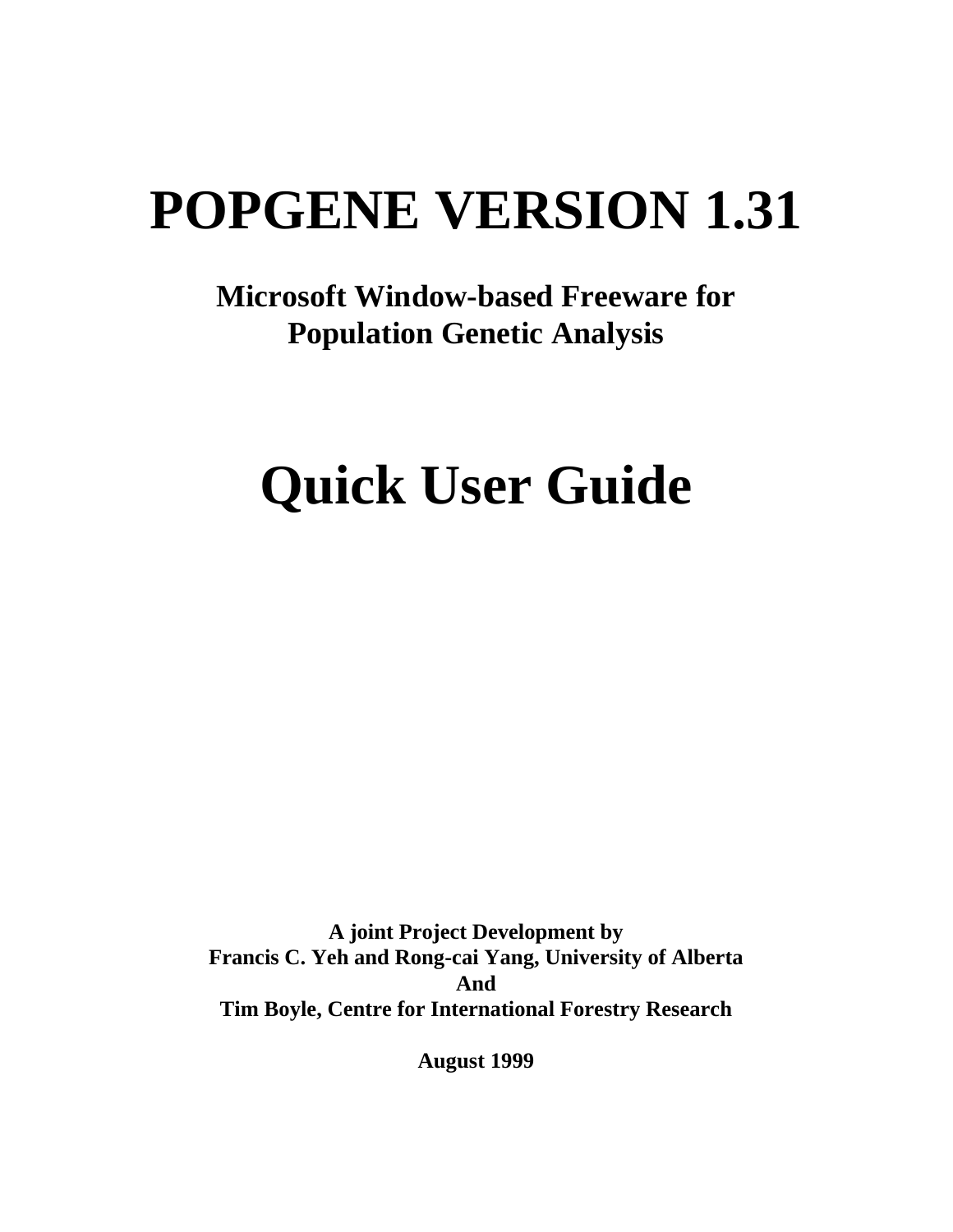# **New Feature in Current Version**

## *For Windows 95, 08 and NT Users (32-bit version)*

This version (1.31) has a new graphics interface that produces publication quality dendrograms.

POPGENE generates two dendrograms for each populations analysis, base on Nei's regular and unbiased genetic distance measures. Immediately after each of these dendrograms in the output file, you will now see "**File Name: dgram1.plt** " or "**File Name: dgram2.plt** ". These two files are stored in the same directory as your output file. They are the files you use for printing publication quality dendrogram.

Now, open your word-processing package such as Microsoft Word or Corel WordPerfect. Use the statements/commands "insert  $\rightarrow$  picture  $\rightarrow$  file from" to bring these files, "**dgram1.plt**" or "**dgram2.plt"** into your word processor.

### *For Windows 3.11 Users (16-bit version)*

Users must first download and install the following file:

ftp://ftp.microsoft.com/Softlib/MSLFILES/HPGL.EXE

Then, follow the procedures detailed above for Windows 95, 98 and NT.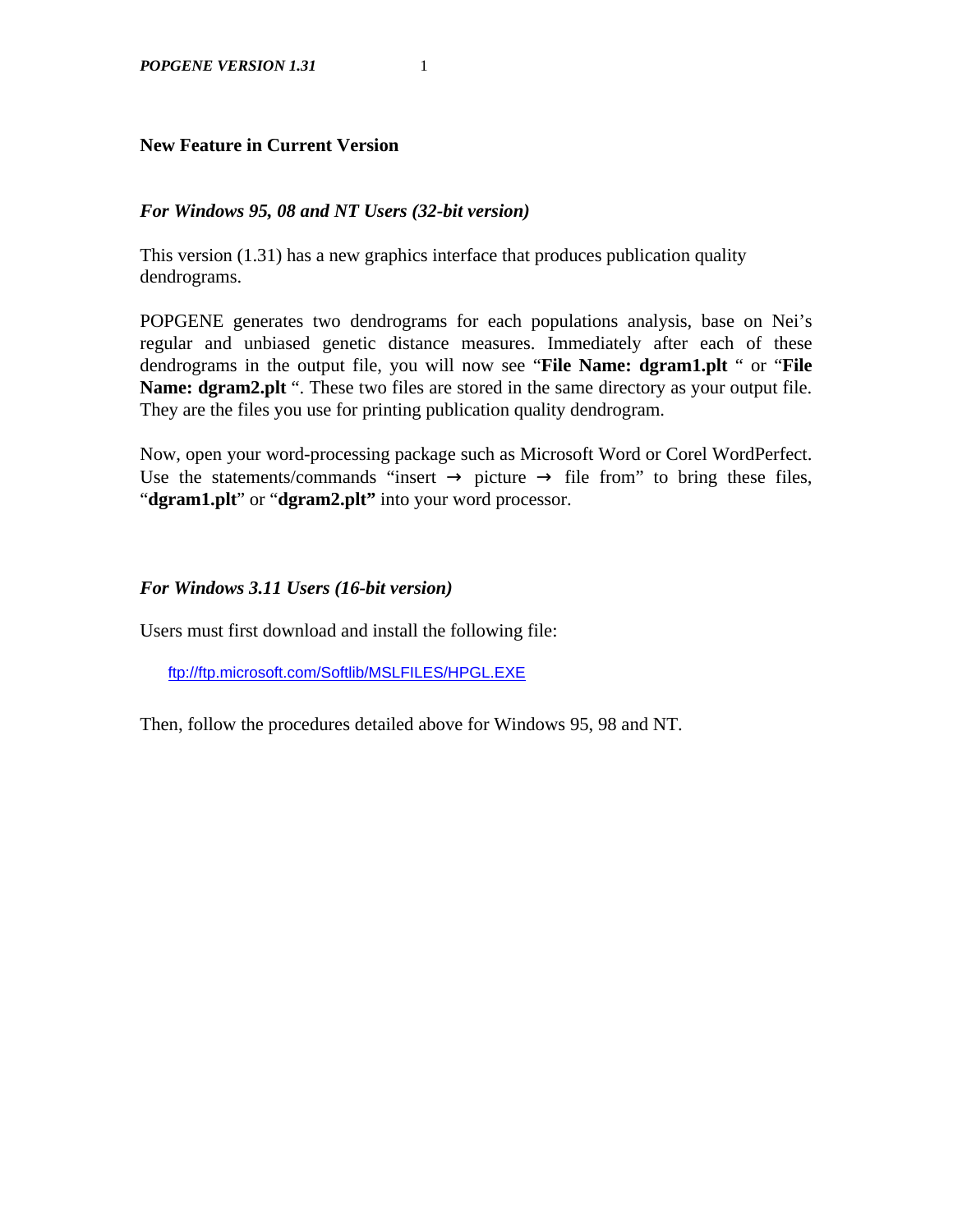# **Installing POPGENE from diskette/CD**

- 1. Start Microsoft Windows (Windows 3.11, Windows 95, 98 and NT).
- 2. Insert the POPGENE Disk into your floppy drive/CD Drive.
- 3. Run A: POPGEN16.EXE (for 16-bit operating environment under Windows 3.11) or A: POPGEN32 (for 16-bit operating environment under Windows 95, 98 and NT) where 'A' is the floppy drive number or CD drive number on your computer.
- 4. Follow the instruction on your screen.

5. Go to the directory where you installed POPGENE and double click the POPGENE icon to start the program.

# **Installing POPGENE that you downloaded from website**

- 1. Start Microsoft® Window (Windows 3.11, Windows 95, 98 and NT).
- 2. Go to the directory where you stored your downloaded POPGENE.
- 3. Type or double click on the file you saved.
- 4. Follow the instructions on your computer screen.

5. Go to the directory where you have installed POPGENE and double click the POPGENE icon to start the program.

# **Uuinstall POPGENE ?**

*32- bit version*

Start Microsoft® Windows and select "Start" menu, "Settings", then "Control Panel".

Select "Add/Remove Programs" and double click on "Population Genetics Analysis ".

Follow the instructions on your computer screen.

*16- bit version*

Start Microsoft® Windows and select PopGen16 folder.

Double click on "Uninstall PopGen16".

Follow the instructions on your computer screen.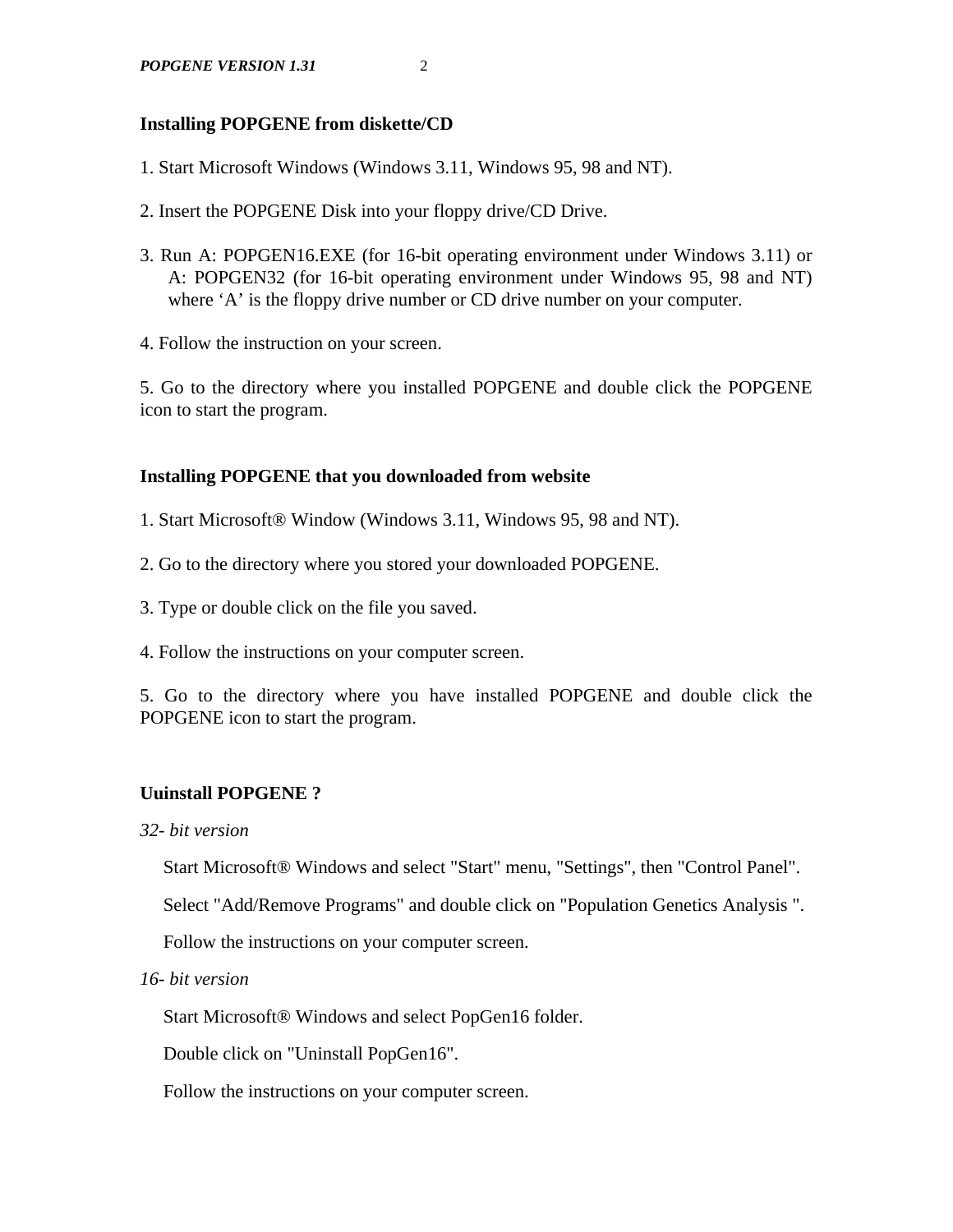# **Introduction**

**POPGENE** is a user-friendly **Microsoft®** Window-based computer package for the analysis of genetic variation among and within natural populations using co-dominant and dominant markers and quantitative traits. This package provides the Windows graphical user interface that makes population genetics analysis more accessible for the casual computer user and more convenient for the experienced computer user. Simple menus and dialog box selections enable you to perform complex analysis and produce scientifically sound statistics, thereby assisting you to adequately analyze population genetic structure using the target markers/traits.

The current version (version 1.30) is designed specifically for the analysis of co-dominant and dominant markers using haploid and diploid data. It performs most types of data analysis encountered in population genetics and related fields. It can be used to compute summary statistics (*e.g*., allele frequency, gene diversity, genetic distance, *F*-statistics, multilocus structure, *etc*.) for (1) single-locus, single populations; (2) single-locus, multiple populations; (3) multilocus, single populations and (4) multilocus, multiple populations.

Version 1.30 also includes the module for quantitative traits. However, we are not supporting it at this time because of the large RAM requirement when analyzing quantitative genetic data.

### **Hardware and Software Requirements**

To be able to run **POPGENE**, your hardware and software must meet the following minimum requirements:

- **Hardware\*:** An IBM PC or compatible with an Intel 386 processor or higher CPU and 8 or more MB of random access memory (RAM). A mathematical coprocessor is required to achieve a reasonable computing speed.
- **Software:** Windows 3.11 (16-bit version) or later version, Windows 95, 98 or NT (32-bit version)

APPLE computer users can run POPGENE on PowerPc or the new G3, but must first install a software such as "Virtual PC" or "Soft Windows". POPGENE runs effortlessly under "Virtual PC" and "Soft Windows".

<sup>\*</sup> Neutrality tests and all multilocus genetic estimates are computationally demanding. We strongly recommend running **POPGENE** on a Pentium-based PC with 16 or more MB of RAM.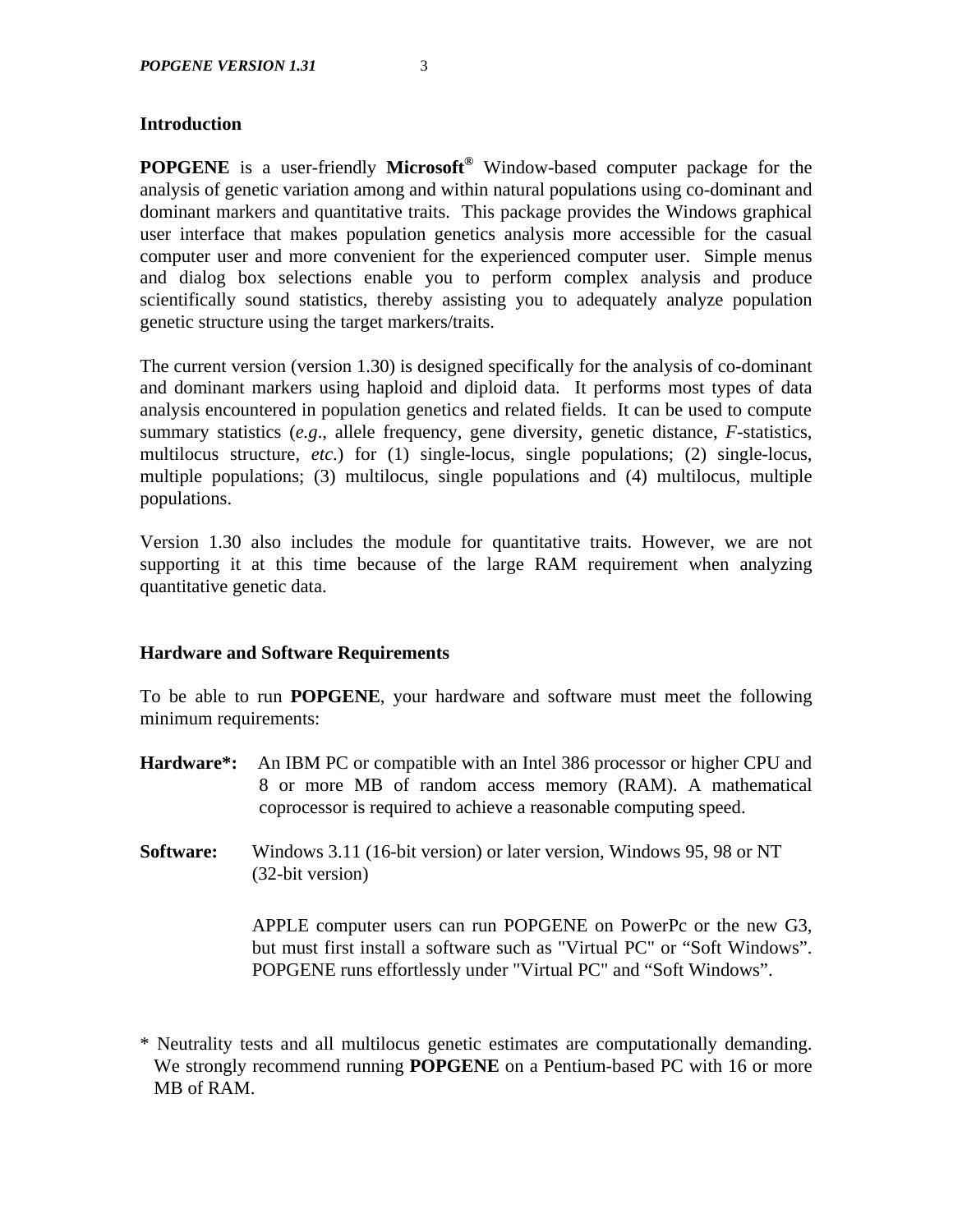### **Overview of POPGENE Windows**

This package is written in **Borland®** C++ 4.51, a powerful professional tool for creating Windows applications using the C and  $C_{++}$  languages.

The **POPGENE** Windows computing environment consists of two types of windows: **Data display windows** and **Dialog boxes**.

**POPGENE** is menu driven. Most features are accessed by making selections from the menus. The **main menu bar** contains eight menus:

**File**. Use the File menu to create a new data file or open an existing file.

**Edit**. Use the Edit menu to modify or copy text from other Windows.

**Search**. Use the Search menu to find and/or replace selected text.

**Co-Dominant**. Use the Co-Dominant menu to invoke population genetics analysis using co-dominant markers.

**Dominant**. Use the Dominant menu to invoke population genetics analysis using dominant markers.

**Quantitative.** Use the Quantitative menu to invoke population genetics analysis using quantitative traits.

**Window** Use the Window menu to arrange, select and control the attributes of different windows.

**Help**. Use the Help menu to open a standard Microsoft Help window containing information on how to use different features of the POPGENE package.

At the top of the data window, there is a **Tool Bar** to provide quick, easy access to the special features of the window.

At the bottom of the POPGENE application window, there is a **Status Bar** to indicate the current status of the window, including the cursor position and the size of the input data file (in bytes).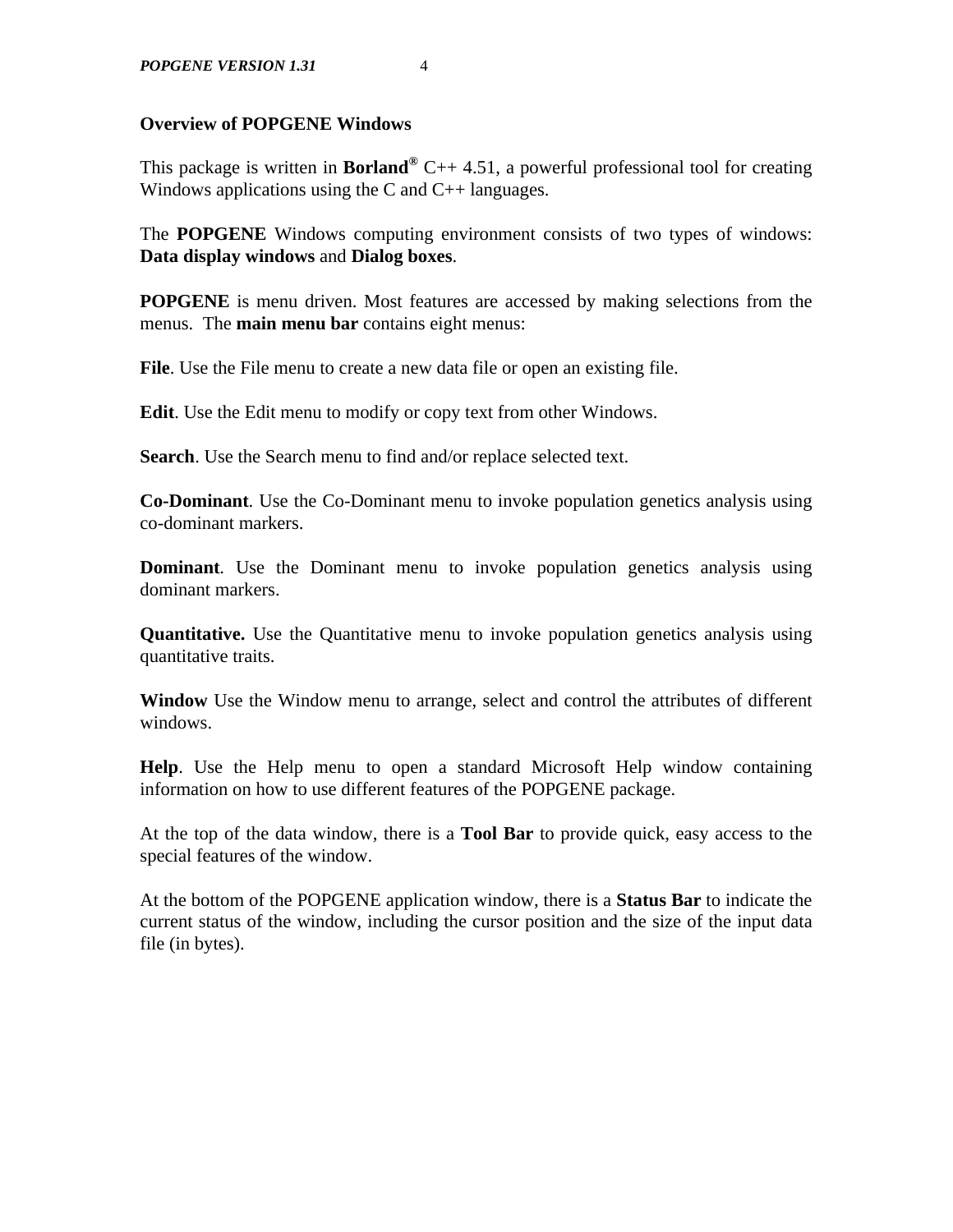# **Overview of POPGENE Computing Programs**

Below is a brief description of each of the programs developed for POPGENE/Co-Dominant and Dominant markers. For more detailed discussion on the algorithms from which the programs have been developed, you should consult with the original references cited at the end of this section. These references will be also helpful in assisting you to interpret the outputs from the programs.

POPGENE/Co-Dominant and Dominant markers have two dialog boxes: **Haploid Data Analysis** and **Diploid Data Analysis**. In each of these boxes, there are three levels of **Hierarchical Structure** given as three check boxes: **Single Populations**, **Groups** and **Multiple populations**. Estimation of **Single Locus** and **Multilocus** genetic parameters is carried out by clicking one or more **Hierarchical Structure** check boxes and one or more **Single Locus** and **Multilocus** check boxes.

# **HAPLOID DATA ANALYSIS**

Gene Frequency: Estimates gene frequencies at each locus from raw data. Missing values are excluded from such estimation.

**Allele Number:** Counts the number of alleles with nonzero frequency.

**Effective Allele Number:** Estimates the reciprocal of homozygosity (Hartl and Clark 1989, p.125).

**Polymorphic Loci:** Percentage of all loci that are polymorphic regardless of allele frequencies.

**Gene Diversity:** Estimates Nei's (1973) gene diversity.

**Shannon Index:** Estimates Shannon's information index as a measure of gene diversity.

**Homogeneity Test:** Constructs two-way contingency tables and carries out chi-square  $(\chi^2)$  and likelihood ratio (G<sup>2</sup>) tests for homogeneity of gene frequencies across populations. The tests are carried out for **Groups** or **Multiple Populations**.

**F-Statistics:** Estimates Nei's (1973) G<sub>ST</sub> for **Groups** or **Multiple Populations**, and estimates both G<sub>ST</sub> and G<sub>CS</sub> for **Groups** and **Multiple Populations**.

**Gene Flow:** Estimates gene flow from the estimate of  $G_{ST}$  or  $F_{ST}$  (Slatkin and Barton 1989). The estimation is made for **Groups** or **Multiple Populations**.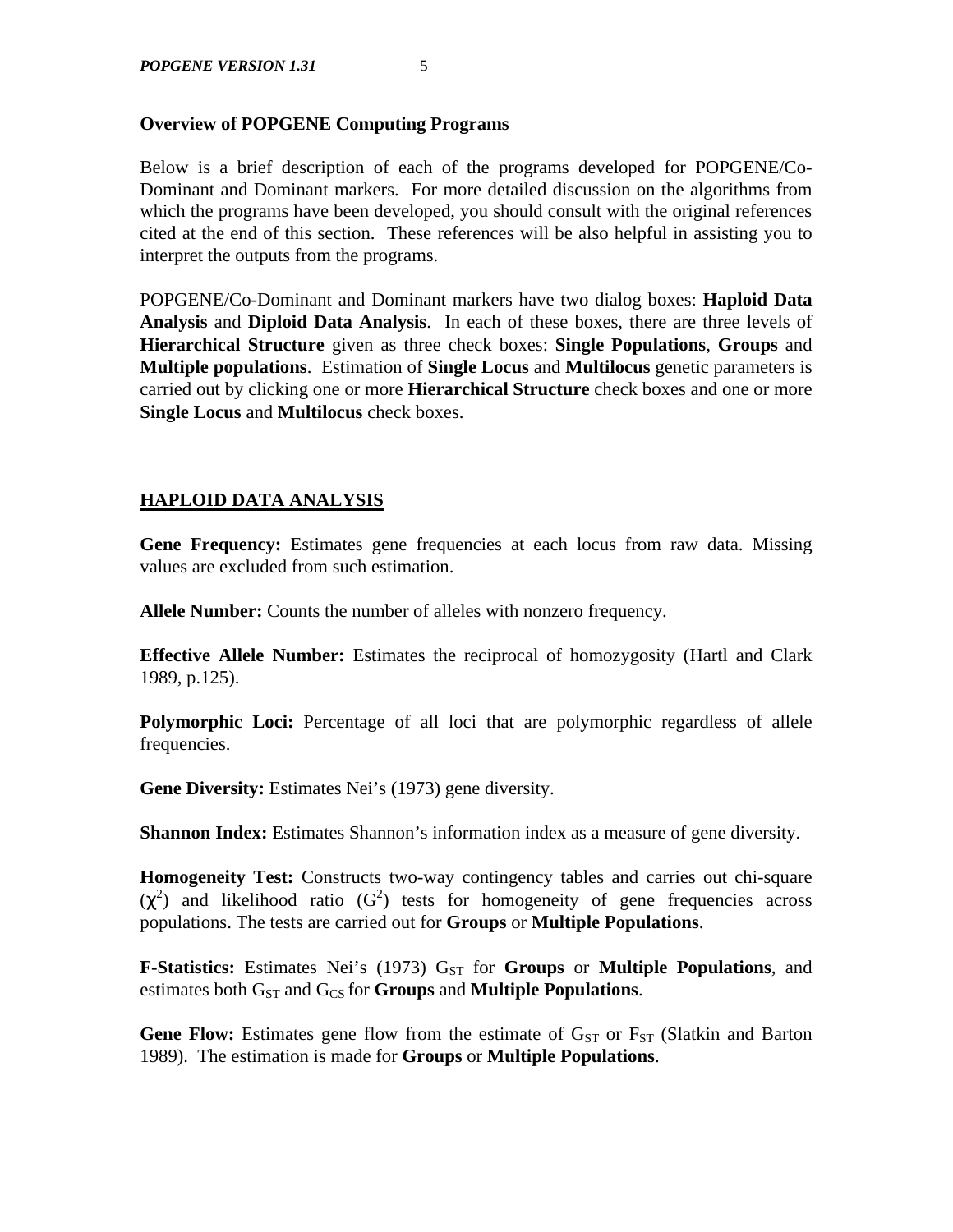**Genetic Distance:** Estimates Nei's (1972) genetic identity and genetic distance and Nei's (1978) unbiased genetic identity and genetic distance. The estimation is made for **Groups** or **Multiple Populations**.

**Dendrogram:** Draws a dendrogram based on Nei's genetic distances using UPGMA. This program is an adoption of program NEIGHBOR of PHYLIP version 3.5c by Joe Felsenstein. The drawing is executed for **Groups** or **Multiple Populations**.

**Neutrality Test:** Performs the Ewens-Watterson test for neutrality using the algorithm given in Manly (1985).

**Two-locus LD:** Estimates gametic disequilibria between pairs of loci and  $\mathbb{R}^2$  tests for significance (Weir 1979) for **Single Populations**, and performs Ohta's (1982a, b) twolocus analysis of population subdivision (D-Statistics) for **Multiple Populations**.

**Brown:** Compute observed and expected moments of K, the number of heterozygous loci between two randomly chosen gametes in a population, as well as multilocus indices and 95% confidence limits from these moments (Brown et al., 1980) for **Single Populations**, and partition the total and average variances of K in a mixed pool of several populations into single-locus and two-locus components (Brown and Feldman 1981) for **Multiple Populations**.

**Smouse:** Codes the most frequent allele as one (1) and a "synthetic" allele consisting of all the other alleles combined as zero (0) (Yang and Yeh 1993). Estimates average interlocus correlation based on the coded data in a population (Smouse and Neel 1977) for **Single Populations** and estimates among- and within-population interlocus correlations for **Multiple Populations**.

# **DIPLOID DATA ANALYSIS**

**Genotypic Frequency:** Estimates genotypic frequencies observed at each locus from raw data **only for co-dominant markers**. Missing values are excluded from such estimation.

**HW Test:** Computes expected genotypic frequencies under random mating using the algorithm by Levene (1949), and perform chi-square  $(\chi^2)$  and likelihood ratio (G<sup>2</sup>) tests for Hardy-Weinberg equilibrium at each locus **only for co-dominant markers**.

**Fixation Index:** Estimates F<sub>IS</sub> as a measure of heterozygote deficiency or excess (Wright) 1978) **only for co-dominant markers**.

**Allele Frequency:** Estimates gene frequencies at each locus from raw data. Missing values are excluded from such estimation.

**Allele Number:** Counts the number of alleles with nonzero frequency.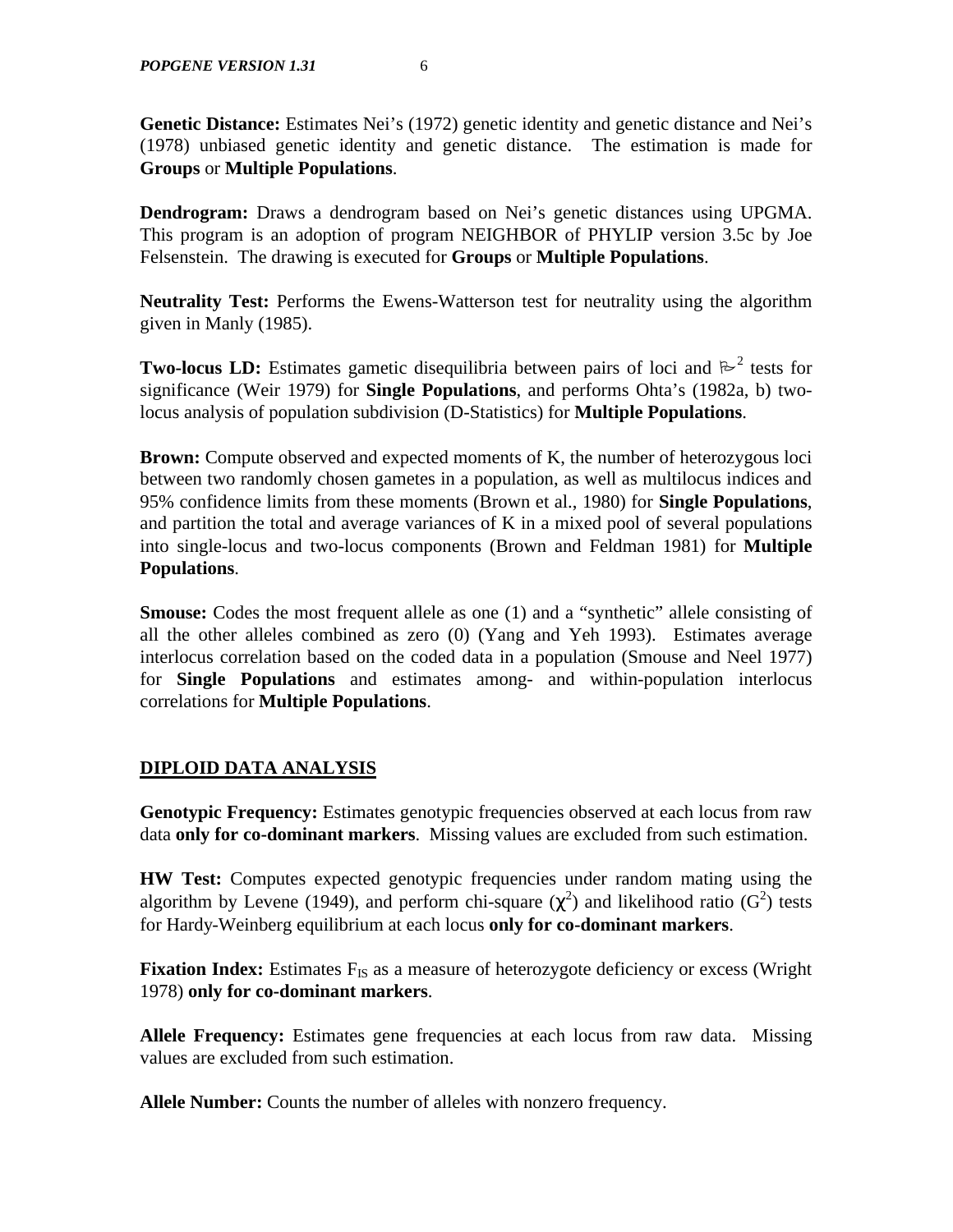**Effective Allele Number:** Estimates the reciprocal of homozygosity (Hartl and Clark 1989, p.125).

**Polymorphic Loci:** Percentage of all loci that are polymorphic regardless of allele frequencies.

**Obs. Homozygosity:** Estimates proportion of observed homozygotes at a given locus.

**Exp. Homozygosity:** Estimates proportion of expected homozygotes under random mating (see **Exp. Heterozygosity** for appropriate references).

**Obs. Heterozygosity:** Estimates proportion of observed heterozygotes at a given locus **only for co-dominant markers**.

**Exp. Heterozygosity:** Estimates proportion of expected heterozygotes under random mating **only for co-dominant markers**. Two estimates are given. The first is Nei's (1973) heterozygosity. The second the expected heterozygosity estimated using the algorithm of Levene (1949), which is the same as Nei's (1978) unbiased heterozygosity.

**Shannon Index:** Estimates Shannon's (1949) information index as a measure of gene diversity.

**Homogeneity Test:** Constructs two-way contingency tables and carries out chi-square  $(\chi^2)$  and likelihood ratio (G<sup>2</sup>) tests for homogeneity of gene frequencies across populations. The tests are carried out for **Groups** or **Multiple Populations**.

**F-Statistics:** Estimates F-statistics (F<sub>IT</sub>, F<sub>ST</sub> and F<sub>IS</sub>) for **Groups** or **Multiple Populations** (Hartl and Clark 1989), but estimates F-statistics for a three-level sampling hierarchy in random populations using a quite different approach by Weir (1990) for both **Groups** and **Multiple Populations**.

**Gene Flow:** Estimates gene flow from the estimate of  $G_{ST}$  or  $F_{ST}$  (Slatkin and Barton 1989). The estimation is made for **Groups** or **Multiple Populations**.

Genetic Distance: Estimates Nei's (1972) genetic identity and genetic distance and Nei's (1978) unbiased genetic identity and genetic distance. The estimation is made for **Groups** or **Multiple Populations**.

**Dendrogram:** Draws a dendrogram based on Nei's genetic distances using UPGMA. This program is an adoption of program NEIGHBOR of PHYLIP version 3.5c by Joe Felsenstein. The drawing is executed for **Groups** or **Multiple Populations**.

**Neutrality Test:** Performs the Ewens-Watterson test for neutrality using the algorithm given in Manly (1985).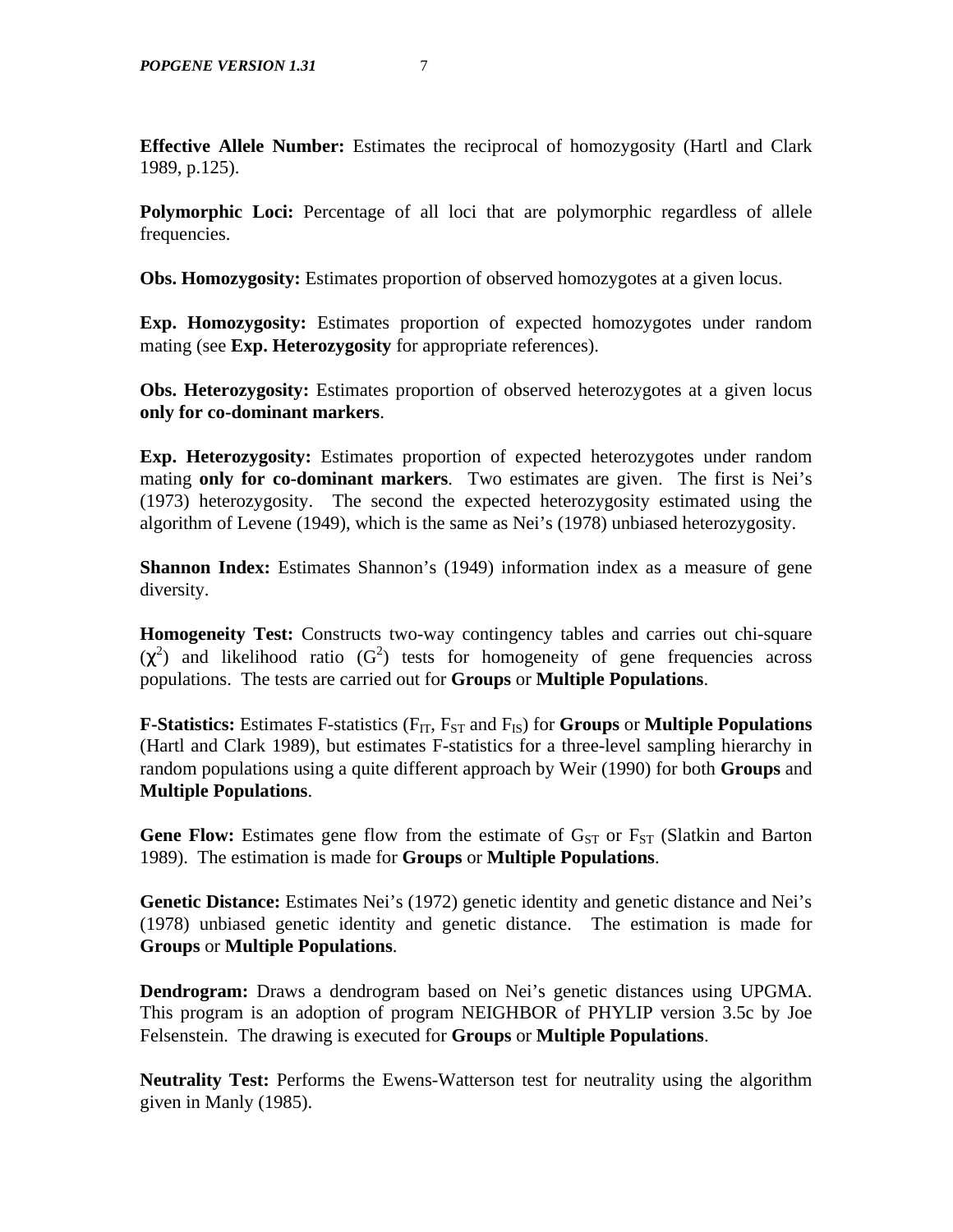**Two-locus LD:** Estimates Burrows' composite measure of linkage disequilibria between pairs of loci and  $(\chi^2)$  tests for significance (Weir 1979) for **Single Populations**, and performs Ohta's (1982a, b) two-locus analysis of population subdivision (D-Statistics) for **Multiple Populations**. **Only for co-dominant markers**.

**Smouse:** Codes a homozygote for the most frequent allele as one (1), a homozygote for the "synthetic" allele consisting of all the other alleles combined as zero (0) and their heterozygote as one-half (1/2). Estimates average interlocus correlation based on the coded data in a population and test for both Hardy-Weinberg and linkage disequilibria (Smouse et al. 1983) for **Single Populations** and estimates among- and within-population interlocus correlations for **Multiple Populations**. In **Multiple Populations** case, no attempt was given to estimate Hardy-Weinberg disequilibrium in a subdivided population as these estimates would be equivalent to F-statistics given above. **Only for co-dominant markers**.

# **References**

Brown AHD, Feldman MW, Nevo E (1980) Multilocus structure in natural populations of *Hordeum spontaneum*. Genetics 96:523-536.

Brown AHD, Feldman MW (1981) Population structure of multilocus associations. Proc Natl Acad Sci USA 78:5913-5916.

Hartl DL, Clark AG (1989) Principles of population genetics. 2nd ed. Sinauer Associates, Sunderland, MA.

Levene H (1949) On a matching problem in genetics. Ann Math Stat 20:91-94.

Manly BFJ (1985) The statistics of natural selection. Chapman and Hall, London.

Nei M (1972) Genetic distance between populations. Am Nat 106:283-292.

Nei M (1973) Analysis of gene diversity in subdivided populations. Proc Natl Acad Sci USA 70:3321-3323.

Nei M (1978) Estimation of average heterozygosity and genetic distance from a small number of individuals. Genetics 89:583-590.

Ohta T (1982a) Linkage disequilibrium with the island model. Genetics 101:139-155.

Ohta T (1982b) Linkage disequilibrium due to random drift in finite subdivided populations. Proc Natl Acad Sci USA 79:1940-1944.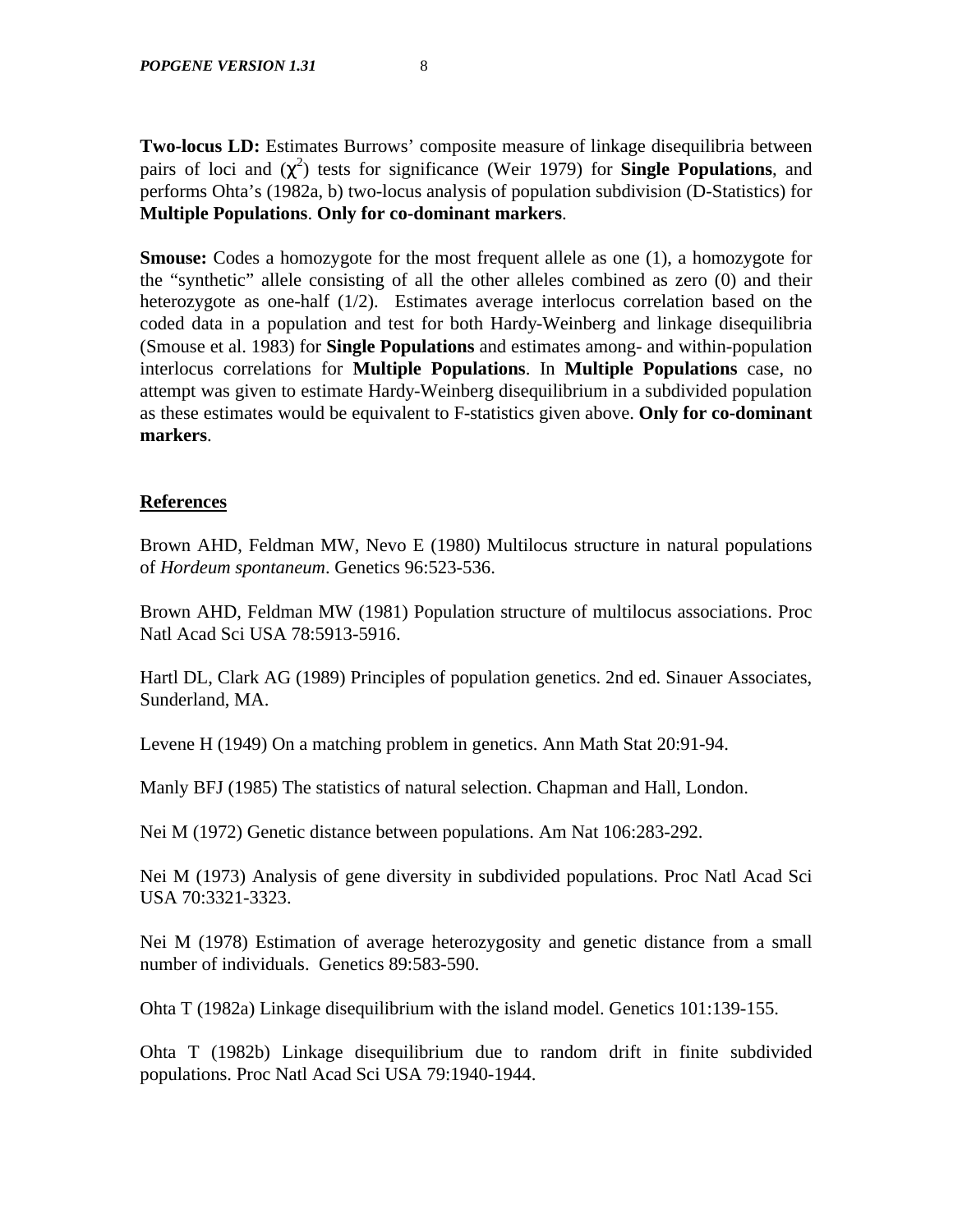Shannon CE, Weaver W (1949) The mathematical theory of communication. Univ. of Illinois Press, Urbana.

Slatkin M, Barton NH (1989) A comparison of three indirect methods for estimating average levels of gene flow. Evolution 43:1349-1368.

Smouse PE, Neel JV (1977) Multivariate analysis of gametic disequilibrium in the Yanomama. Genetics 85:733-752.

Smouse PE, Neel JV, Liu W (1983) Multiple-locus departures from panmictic equilibrium within and between village gene pools of Amerindian Tribes at different stages of agglomeration. Genetics 104:133-153.

Weir BS (1979) Inferences about linkage disequilibrium. Biometrics 35:235-254.

Weir BS (1990) Genetic Data Analysis. Sinauer Associates, Sunderland, MA.

Wright S (1978) Variability within and among natural populations. Vol. 4. The Univ. Of Chicago Press, Chicago.

Yang R-C, Yeh FC (1993) Multilocus structure in *Pinus contorta* Dougl. Theor Appl Genet 87:568-576.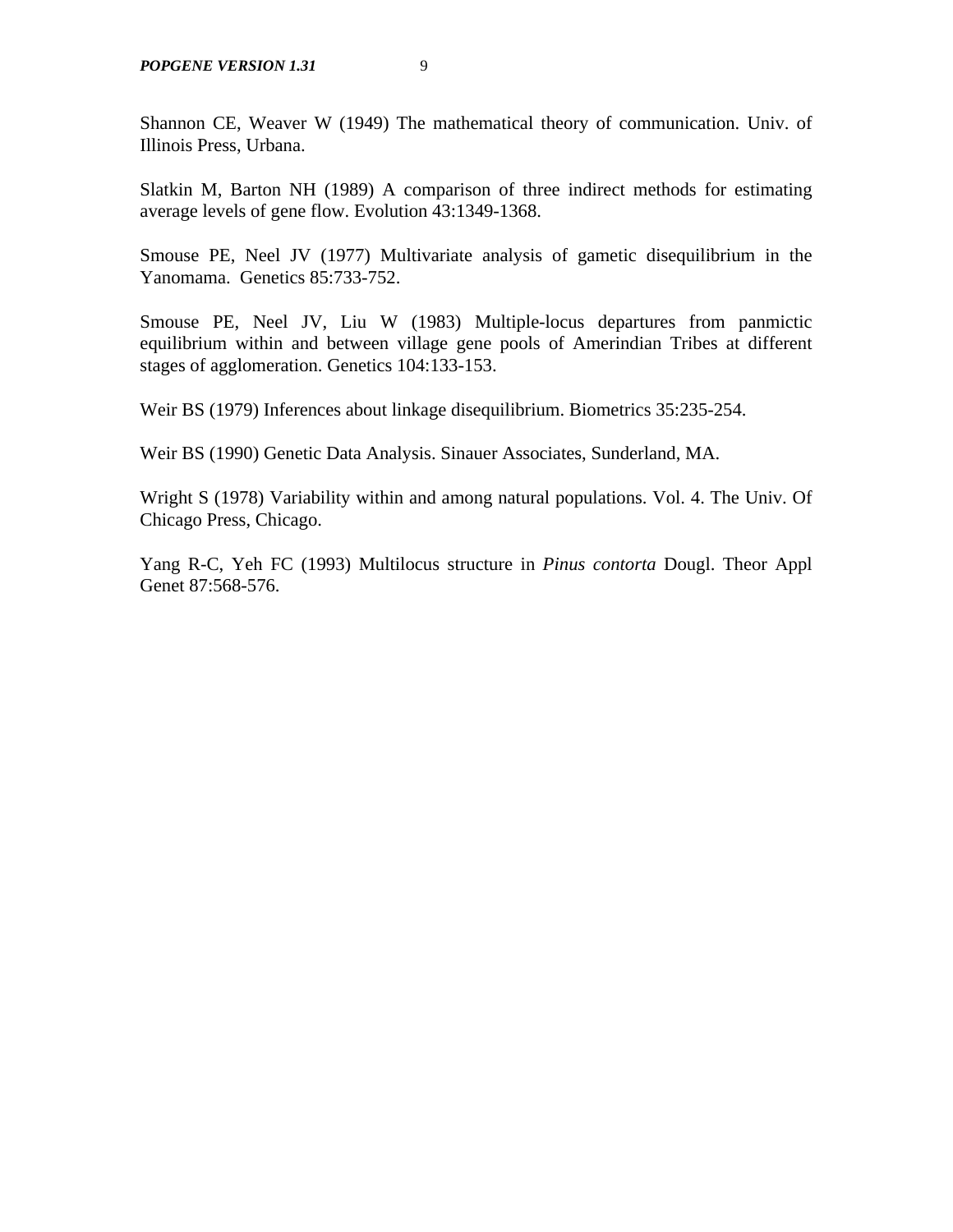#### **What Can POPGENE Do for Your Data?**

**POPGENE** has the following main features and capacities that may be of interest to you during its use for your data analysis:

**Windows:** In view of potentially large raw data sets and outputs encountered in population genetics analysis, we have spent a considerable amount of time and effort to develop a Window text file editor that enables a loading/display of **very large** documents (Much of baseline information needed to develop our Window text editor was found in BIGED, the FREE source code distributed by Terry Richards Software). This editor is *not* limited to 64K of text, a drawback of many Windows applications written in Borland C++. Now, with POPGENE, the only limitation to the size of your data is how much memory (RAM) your computer has!

> Other convenient and useful features that we have developed are assembled in the **Tool Bar**. You may change fonts and font sizes of your document so that you can, for example, view very long lines in the document. You may also cut and paste your output for inclusion into your word processing software.

**Computing:** The modules for co-dominant and dominant markers are currently limited to a maximum of:

> 1400 populations; 150 groups; 1000 loci;

10 characters (Alpha-numeric) for a locus name (automatically truncates to 10 if more than 10 characters are given).

The number of alleles per locus is limited to 9 (**1-9**) if you use the numerals to code your alleles or to 52 if you use the alphabetic letters (respectively, capital alphabet **'A - Z'** for alleles **1 to 26** and lower alphabet **'a -z'** for alleles **27-52**).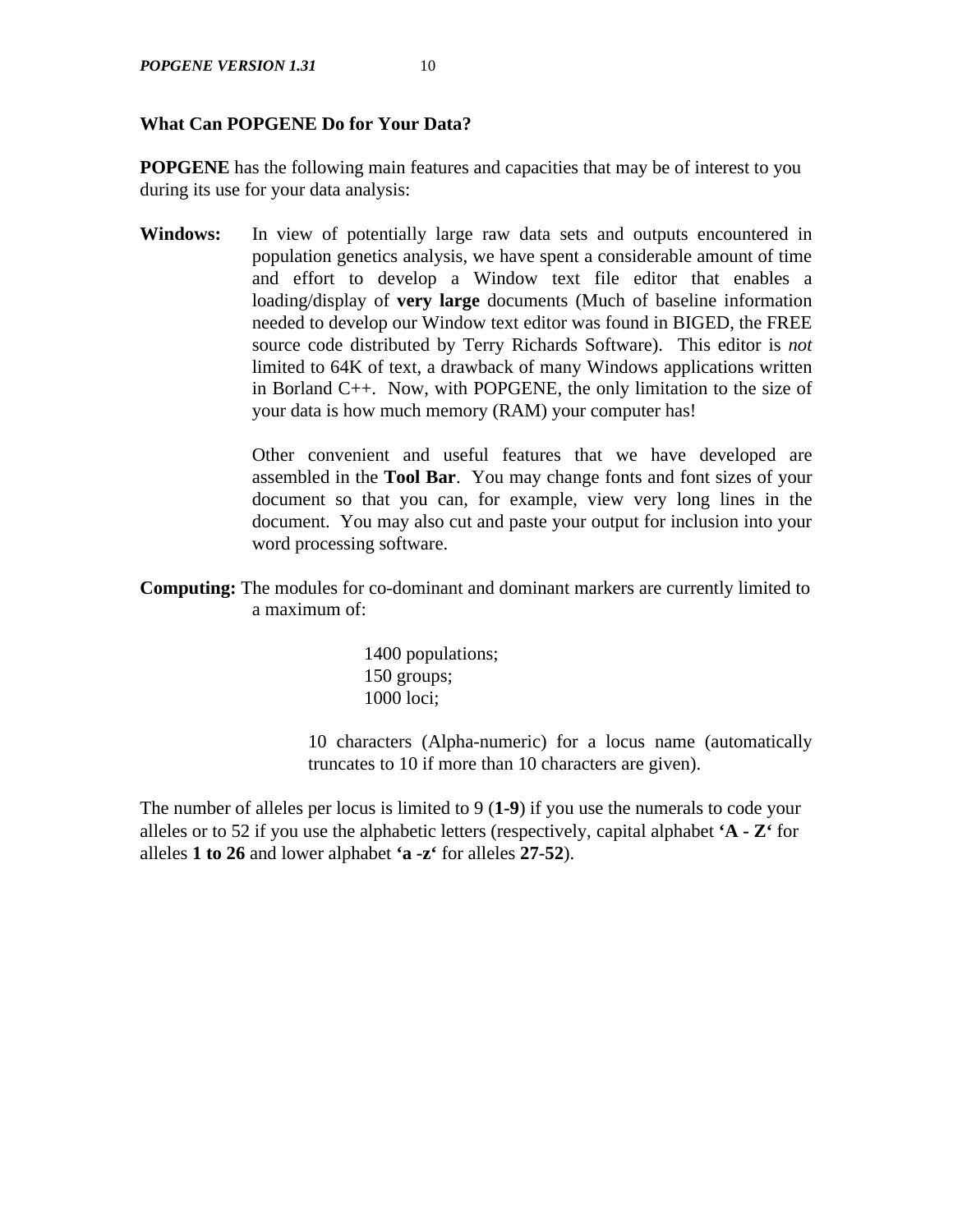# **Getting Started**

Before being able to conduct any analysis with **POPGENE**, you will have to prepare an ASCII input file (see **Input File Format** for different formats required for your input data files). Any commonly used text editor of your preference can be used for this purpose or you can bring data from other Window packages (*e.g*., Microsoft Excel) into the **POPGENE** text editor, using **cut-and-paste**. Alternatively, you can use **POPGENE** Window-based text editor to prepare the required data file. *Save your file before you proceed further!*

To carry out the analysis with **POPGENE**, proceed with the following steps:

(1) Click on **File** on the main menu bar and **Load Data** on the **File** menu to select appropriate data sets to be analyzed (in this version, **Co-Dominant and Dominant Data** can be selected for further analysis).

| Population Genetics Analysis                                   |        |                                                 |                         |             |  |
|----------------------------------------------------------------|--------|-------------------------------------------------|-------------------------|-------------|--|
| File Edit Search Co-Dominant Dominant Quantitative Window Help |        |                                                 |                         |             |  |
| New                                                            | IÐ     | IY.<br>Y                                        | $\Box$                  | $\boxed{?}$ |  |
| Load Data                                                      | Þ.     |                                                 | Co-Dominant Marker Data |             |  |
| Close                                                          |        | Dominant Marker Data<br>Quantitative Trait Data |                         |             |  |
| Save                                                           |        |                                                 |                         |             |  |
| Save As                                                        |        | $Q$ pen                                         |                         |             |  |
| Revert to Save                                                 |        |                                                 |                         |             |  |
| Print Preview                                                  |        |                                                 |                         |             |  |
| Print                                                          |        |                                                 |                         |             |  |
| Print Setup                                                    |        |                                                 |                         |             |  |
| Egit                                                           | Alt+F4 |                                                 |                         |             |  |
|                                                                |        |                                                 |                         |             |  |
|                                                                |        |                                                 |                         |             |  |
|                                                                |        |                                                 |                         |             |  |
|                                                                |        |                                                 |                         |             |  |
|                                                                |        |                                                 |                         |             |  |
|                                                                |        |                                                 |                         |             |  |
|                                                                |        |                                                 |                         |             |  |
|                                                                |        |                                                 |                         |             |  |
|                                                                |        |                                                 |                         |             |  |
|                                                                |        |                                                 |                         |             |  |
|                                                                |        |                                                 |                         |             |  |
|                                                                |        |                                                 |                         |             |  |
|                                                                |        |                                                 |                         |             |  |
|                                                                |        |                                                 |                         |             |  |
|                                                                |        |                                                 |                         |             |  |
| Load isozymes data file from disk                              |        |                                                 |                         |             |  |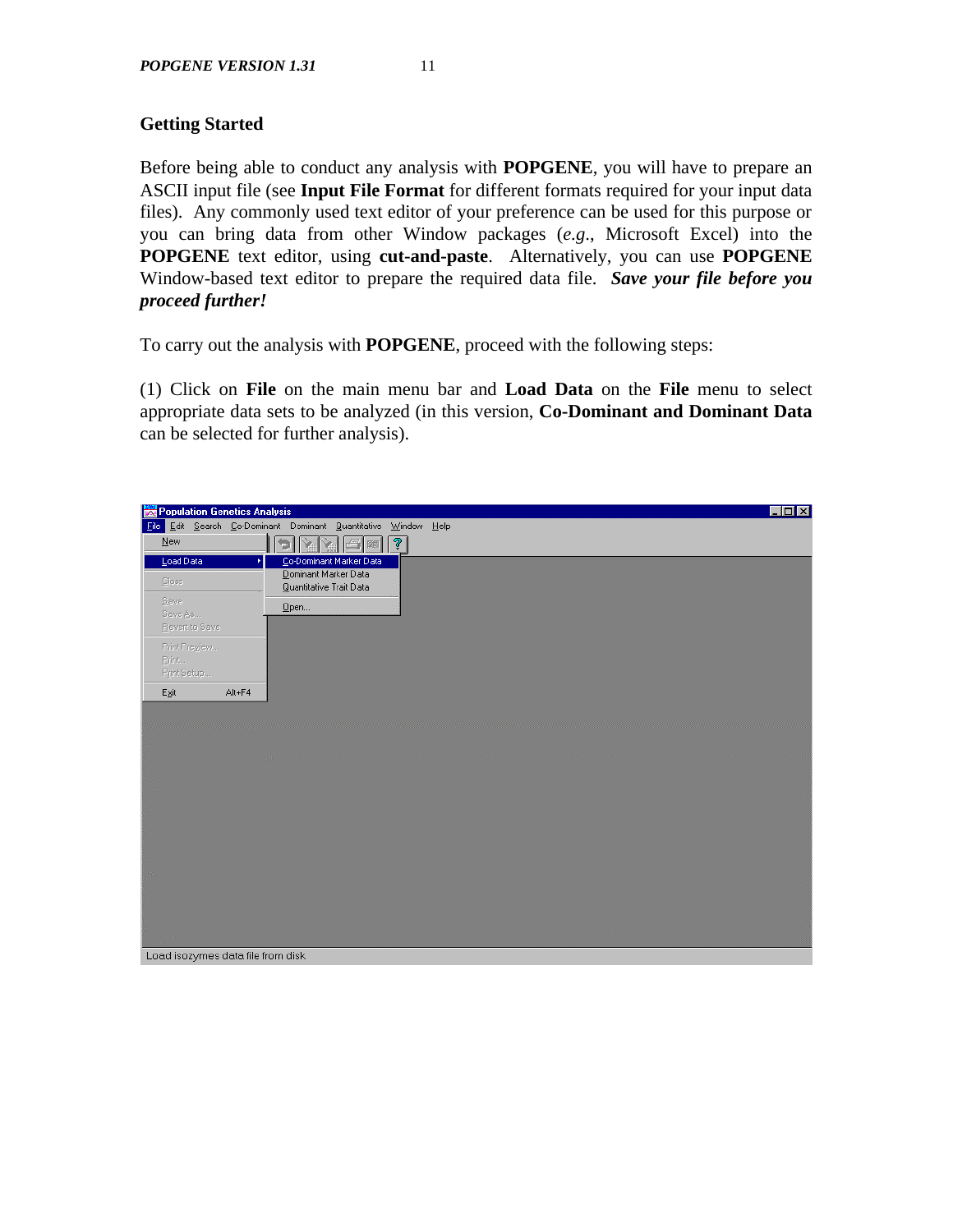(2) Upon loading your data file, click on **Co-Dominant** on the main menu bar to select **Haploid** or **Diploid** analysis, depending on your data type.



#### (3) Open **Haploid Data Analysis** or **Diploid Data Analysis** dialog box to check:

If variables (marker loci) or records (individual organisms) are entered as columns;

If your analysis will be carried out for **Single Populations**, **Groups** and/or **Multiple Populations**;

Appropriate **Single Locus** summary statistics; Appropriate **Multilocus** summary statistics;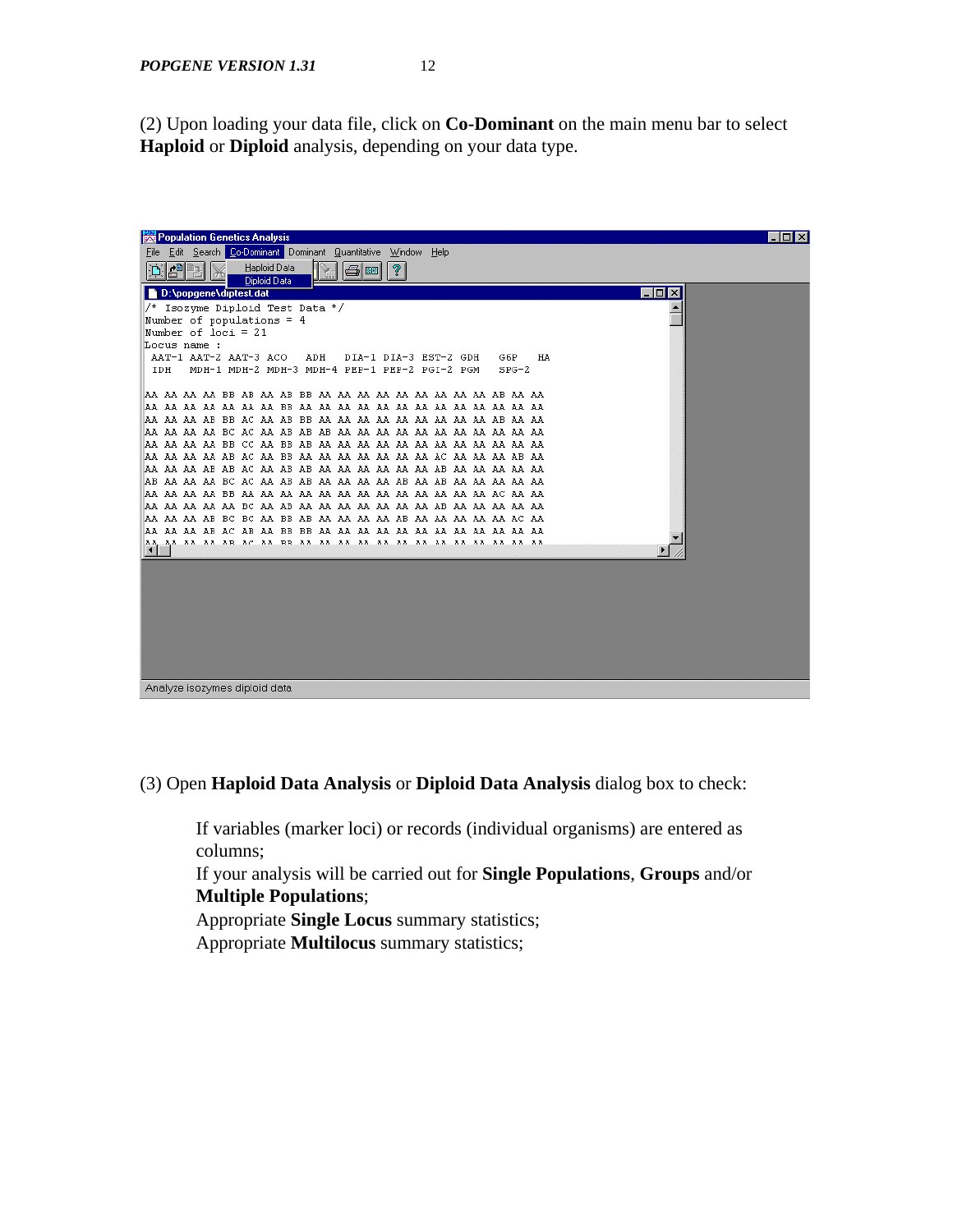This is a **Haploid Data Analysis** dialog box. Notice that **Check All** was activated

| Population Genetics Analysis<br><b>BAR</b><br>Edit Search Co-Dominant Dominant Quantitative Window Help<br>File |           |                         |                                  |                         |                       | - 101 × 1 |
|-----------------------------------------------------------------------------------------------------------------|-----------|-------------------------|----------------------------------|-------------------------|-----------------------|-----------|
|                                                                                                                 |           |                         |                                  |                         |                       |           |
| <b>Haploid Data Analysis</b>                                                                                    |           |                         |                                  | $\overline{\mathbf{x}}$ |                       |           |
| Data Format -                                                                                                   |           |                         |                                  |                         | $\Box$                |           |
| © Variable as column                                                                                            |           |                         | C Record as column               |                         |                       |           |
| Hirarchical Structure<br><b>☑</b> Single Populations                                                            |           | <b>☑</b> Groups         | $\boxdot$ Multiple Populations   |                         | P G N                 |           |
| <b>Single Locus</b>                                                                                             |           |                         |                                  |                         |                       |           |
| <b>☑</b> Gene Frequency                                                                                         |           | <b>⊽Allele Number</b>   | <b>▽ Effective Allele Number</b> |                         |                       |           |
| <b>☑ Polymorphic Loci</b>                                                                                       |           | <b>☑</b> Gene Diversity | <b>☑</b> Shannon Index           |                         |                       |           |
| <b>☑</b> Homogeneity Test                                                                                       |           | $\nabla$ F-Statistics   | <b>⊽</b> Gene Flow               |                         |                       |           |
| <b>☑</b> Genetic Distance                                                                                       |           | $\nabla$ Dendrogram     | <b>☑ Neutrality Test</b>         |                         |                       |           |
| <b>Multilocus</b>                                                                                               |           |                         |                                  |                         |                       |           |
| <b>⊽</b> Two-locus LD                                                                                           |           | <b>⊡</b> Brown          | $\nabla$ Smouse                  |                         |                       |           |
|                                                                                                                 |           | $\nabla$ Check All      |                                  |                         | $\blacktriangleright$ |           |
|                                                                                                                 | <b>OK</b> | Cancel                  | Help                             |                         |                       |           |
|                                                                                                                 |           |                         |                                  |                         |                       |           |
|                                                                                                                 |           |                         | 1:1                              | 26372                   | <b>NUM</b>            |           |

**Check all** if you are not sure what specific analysis you want to carry out and then click **OK**.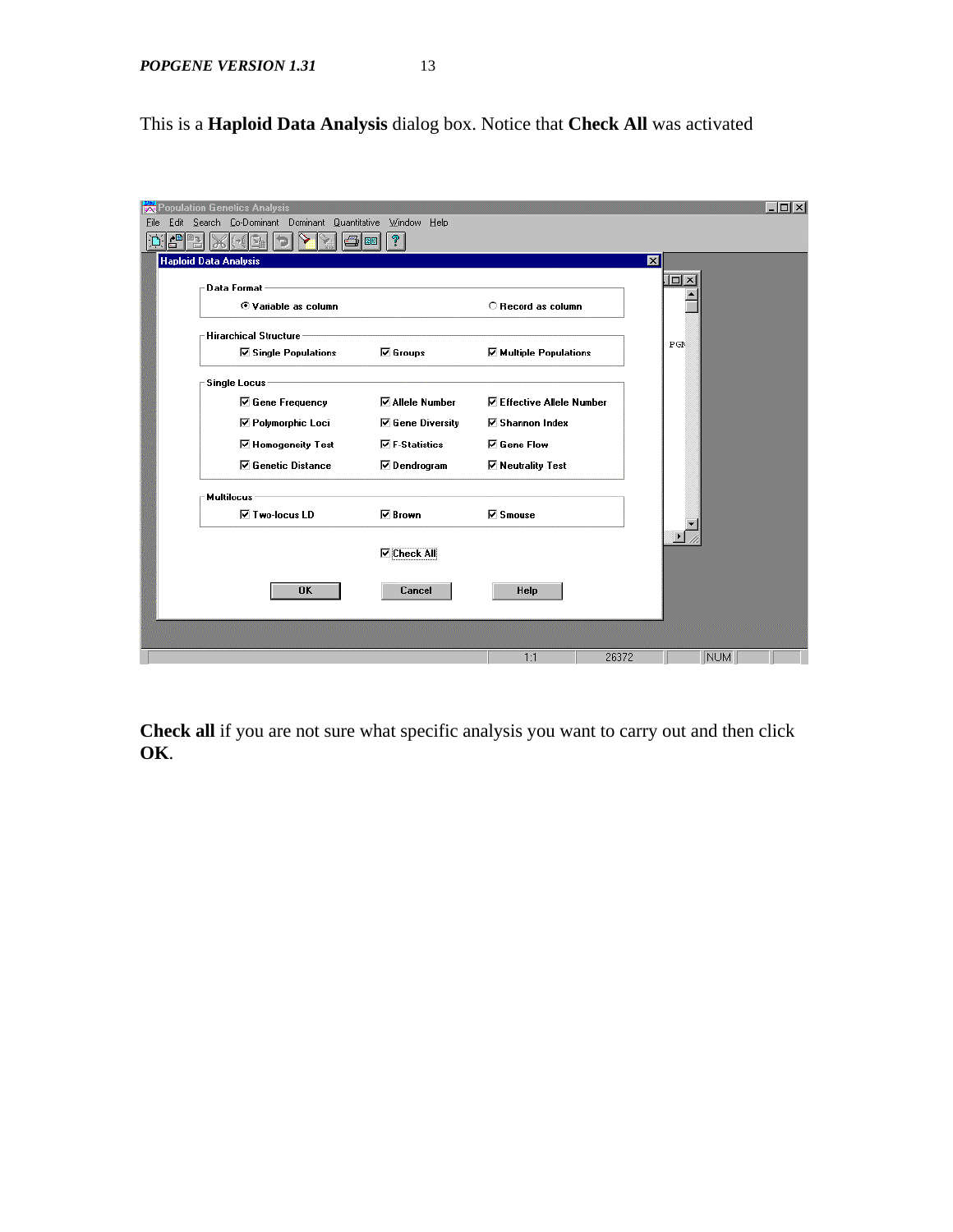This is a **Diploid Data Analysis** dialog box for **co-dominant markers.** Notice that only some analyses were selected.

| <b>Population Genetics Analysis</b><br>鷪 |                                                         |                             |                               | $ \Box$ $\times$ |
|------------------------------------------|---------------------------------------------------------|-----------------------------|-------------------------------|------------------|
| File                                     | Edit Search Co-Dominant Dominant Quantitative<br>Window | $He$ lp                     |                               |                  |
|                                          | ?<br>日開                                                 |                             |                               |                  |
| D:\popgene\diptest.dal                   |                                                         |                             | - lotxil                      |                  |
| Isozyme Diplo Diploid Data Analysis      |                                                         |                             |                               | $\vert x \vert$  |
| Number of popula                         |                                                         |                             |                               |                  |
| Number of loci =                         | <b>Data Format</b>                                      |                             |                               |                  |
| Locus name :                             | © Variable as column                                    |                             | C Record as column            |                  |
| AAT-1 AAT-2 AAT                          |                                                         |                             |                               |                  |
| MDH-1 MDI<br>IDH                         | Hirarchical Structure ·                                 |                             |                               |                  |
| AA AA AA AA BB J                         | □ Single Populations                                    | $\Box$ Groups               | <b>☑ Multiple Populations</b> |                  |
| aa aa aa aa aa i                         |                                                         |                             |                               |                  |
| AA AA AA AB BB J                         | Single-locus                                            |                             |                               |                  |
| AA AA AA BC<br>AA.                       | □ Genotypic Frequency                                   | <b>⊽</b> HW Test            | <b>▽ Fixation Index</b>       |                  |
| AA AA AA BB<br>AA                        | <b>⊠ Allele Frequency</b>                               | □ Allele Number             | □ Effective Allele Number     |                  |
| AA AA AA AB<br>AA                        |                                                         |                             |                               |                  |
| AA AA AB AB<br>AA AA AA BC J             | Polymorphic Loci                                        | $\square$ Obs. Homozygosity | □ Exp. Homozygosity           |                  |
| AA AA AA BB A                            |                                                         |                             |                               |                  |
| AA AA AA AA I                            | <b>☑</b> Shannon Index                                  | □ Obs. Heterozygosity       | $\Box$ Exp. Heterozygosity    |                  |
| AA AA AA AB BC                           | □ Homogeneity Test                                      | <b>▽ F-Statistics</b>       | <b>⊽</b> Gene Flow            |                  |
| AA AA AA AB AC                           | <b>☑ Genetic Distance</b>                               | $\Box$ Dendrogram           | $\Box$ Neutrality Test        |                  |
| 33 33 33 3B                              |                                                         |                             |                               |                  |
|                                          | <b>Multilocus</b>                                       |                             |                               |                  |
|                                          | <b>⊽ Two-locus LD</b>                                   |                             | $\Box$ Smouse                 |                  |
|                                          |                                                         |                             |                               |                  |
|                                          |                                                         | $\Box$ Check All            |                               |                  |
|                                          |                                                         |                             |                               |                  |
|                                          | <b>OK</b>                                               | Cancel                      | Help                          |                  |
|                                          |                                                         |                             |                               |                  |
|                                          |                                                         |                             |                               |                  |
|                                          |                                                         | 1:1                         | 5356                          | <b>NUM</b>       |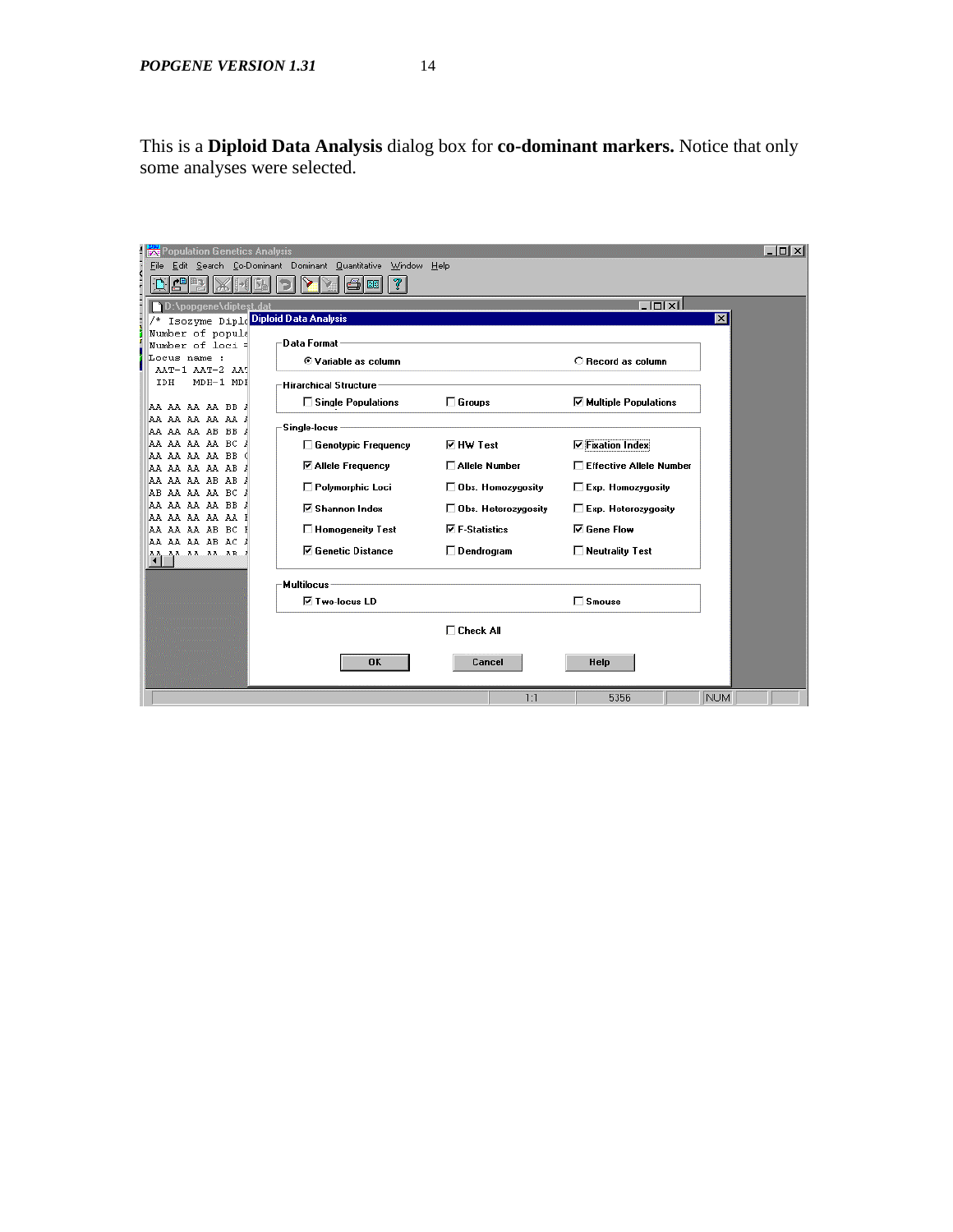4) You are now prompted a Query "Do you want to retain all loci for further analysis ?" Click on **Yes** or **No** to answer the question.

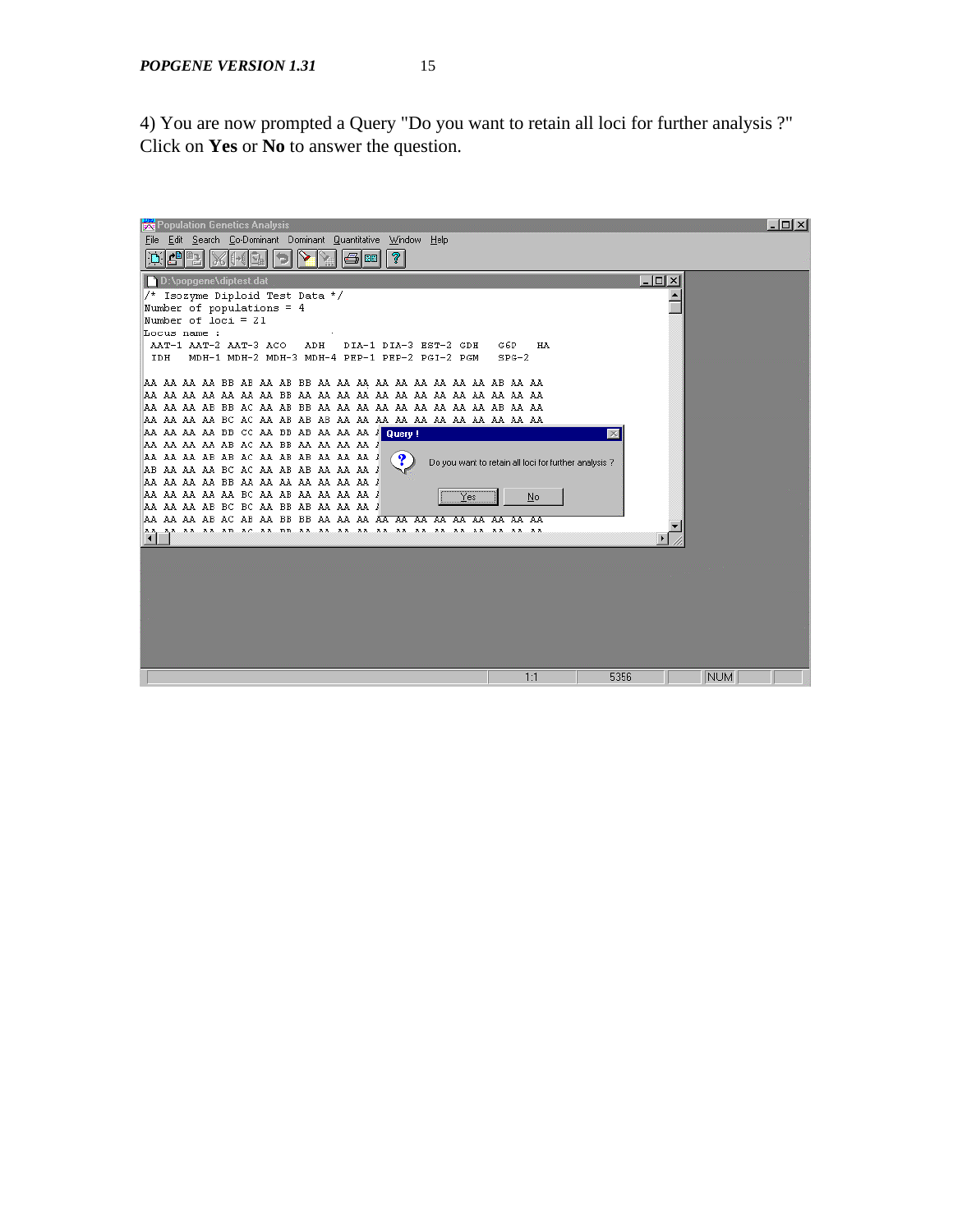If your answer is **No**, then **Delete Locus** dialog box pops up for your selection of loci to be deleted.

| <b>Population Genetics Analysis</b>                               |                      |                  | $ \Box$ $\times$ |
|-------------------------------------------------------------------|----------------------|------------------|------------------|
| Edit Search Co-Dominant Dominant Quantitative Window Help<br>Eile |                      |                  |                  |
| $\mathbf{E}^{\text{min}}$<br>र्।<br>子岡<br>  C                     |                      |                  |                  |
| <b>Delete Locus</b>                                               | 図                    | $ \Box$ $\times$ |                  |
| И                                                                 |                      |                  |                  |
| N<br><b>Retained Locus</b><br>N                                   | <b>Removed Locus</b> |                  |                  |
| AAT-1<br>AAT-3<br>L<br>AAT-2<br>DIA-1                             |                      |                  |                  |
| ACO.<br>MDH-4<br><b>ADH</b>                                       | 6P<br>HA             |                  |                  |
| DIA-3<br>$\rightarrow$                                            | $p_{G-2}$            |                  |                  |
| EST-2<br>A<br><b>GDH</b>                                          | AA AA                |                  |                  |
| GGP<br>HA                                                         | AA AA                |                  |                  |
| <b>IDH</b><br>$\prec\prec$                                        | AA AA<br>AA AA       |                  |                  |
| MDH-1<br>MDH-2                                                    | AA AA                |                  |                  |
| MDH-3<br>PEP-1                                                    | AB AA                |                  |                  |
| <b>PEP-2</b>                                                      | AA AA<br>AA AA       |                  |                  |
| PGI-2                                                             | AA AA                |                  |                  |
|                                                                   | AA AA                |                  |                  |
|                                                                   | AC AA<br>AA AA       |                  |                  |
| A A A A A A A A A A A A A A A A<br><b>OK</b><br>Cancel            | $33 - 33$<br>Help    |                  |                  |
|                                                                   |                      |                  |                  |
|                                                                   |                      |                  |                  |
|                                                                   |                      |                  |                  |
|                                                                   |                      |                  |                  |
|                                                                   |                      |                  |                  |
|                                                                   |                      |                  |                  |
|                                                                   |                      |                  |                  |
|                                                                   | 1:1                  | 5356             | NUM              |
|                                                                   |                      |                  |                  |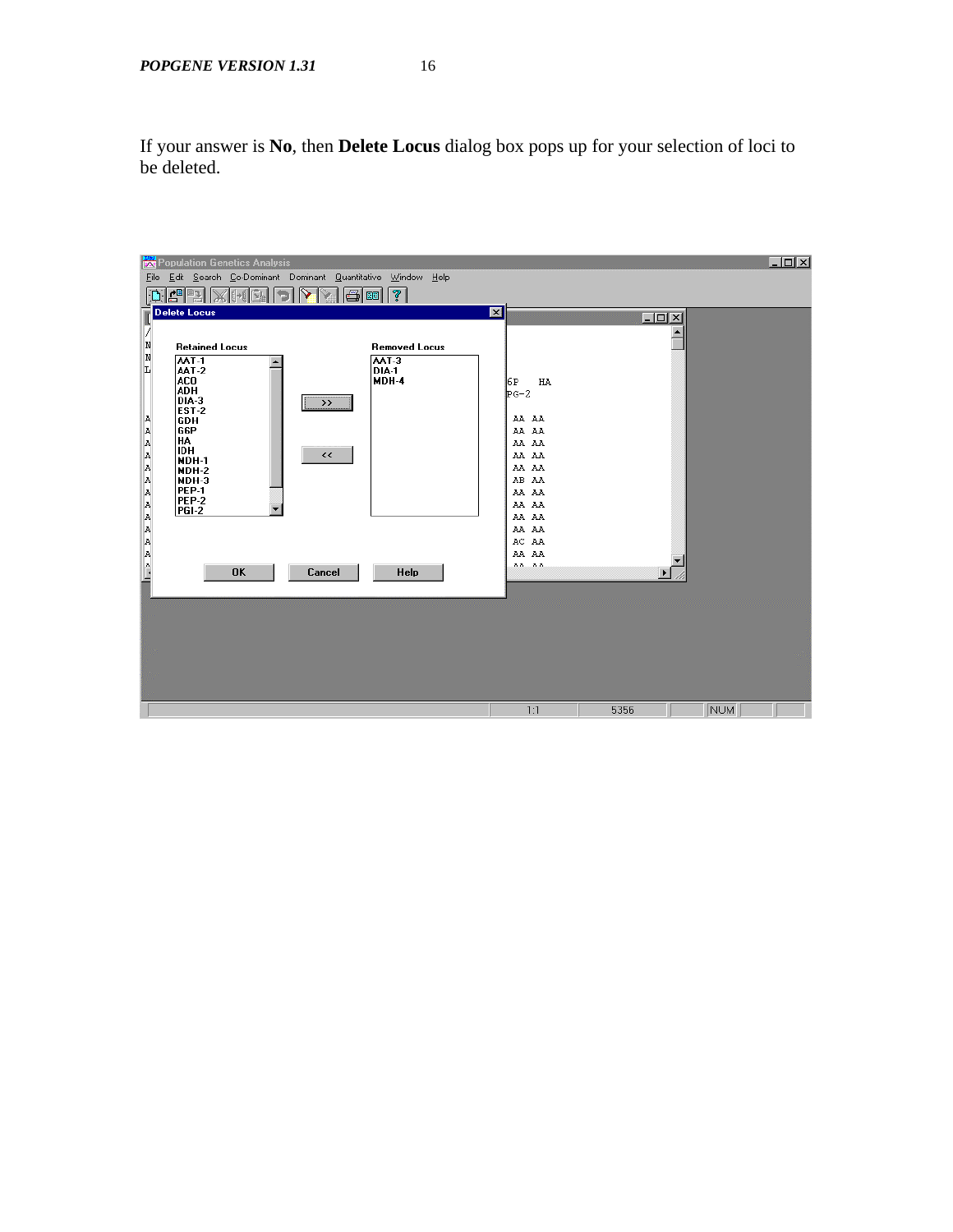5) Next, answer the question "Do you want to retain all populations for further analysis?

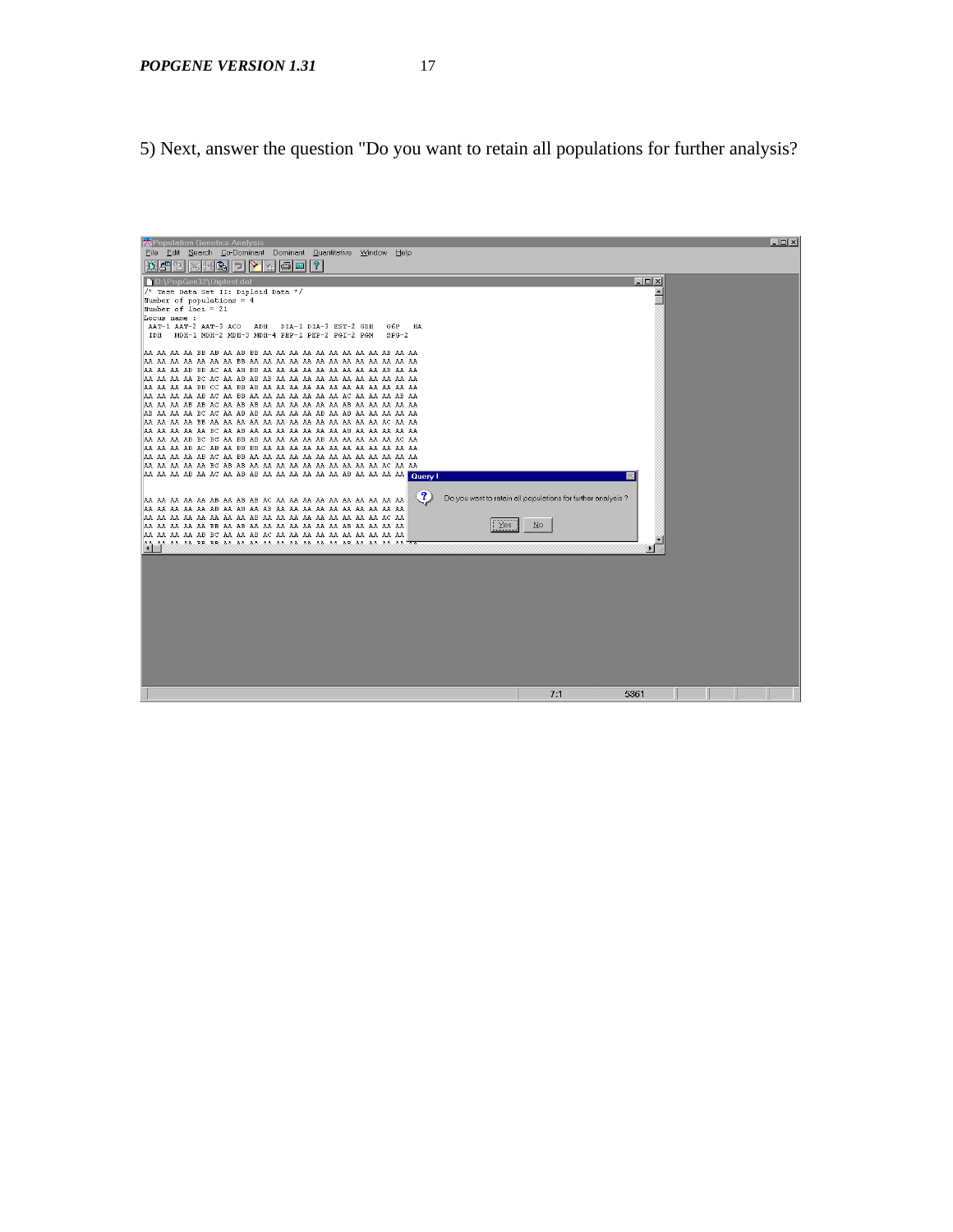If your answer is **No**, then **Delete Populations** dialog box pops up for your selection of populations to be deleted.

| Population Genetics Analysis                                                              |                         |        | $   \times$ $-$ |
|-------------------------------------------------------------------------------------------|-------------------------|--------|-----------------|
| File Edit Search Co-Dominant Dominant Quantitative Window Help                            |                         |        |                 |
| $\overline{\mathbb{C}[\mathbb{H}][?]}$<br>d <sup>e</sup> e<br>$\mathbf{D}$<br>e           |                         |        |                 |
| <b>Delete Populations</b>                                                                 | $\overline{\mathbf{x}}$ | $-10x$ |                 |
| Z                                                                                         |                         |        |                 |
| N<br><b>Retained Populations</b><br><b>Removed Populations</b>                            |                         |        |                 |
| $\frac{\texttt{N}}{\texttt{L}}$<br>pop <sub>2</sub><br>pop 1<br>pop <sub>3</sub><br>pop 4 |                         |        |                 |
|                                                                                           | HA.                     |        |                 |
|                                                                                           |                         |        |                 |
| $\rightarrow$                                                                             | Þ.                      |        |                 |
|                                                                                           | a<br> a                 |        |                 |
| $\boldsymbol{\checkmark}$                                                                 | þ.                      |        |                 |
|                                                                                           | ļ.                      |        |                 |
|                                                                                           | þ.                      |        |                 |
|                                                                                           |                         |        |                 |
|                                                                                           |                         |        |                 |
|                                                                                           | A A A A                 |        |                 |
| <b>OK</b><br>Cancel<br>Help                                                               | ļ.                      |        |                 |
| A A A A A A A A A A A A A A A ---                                                         | l٨                      |        |                 |
|                                                                                           |                         |        |                 |
|                                                                                           |                         |        |                 |
|                                                                                           |                         |        |                 |
|                                                                                           |                         |        |                 |
|                                                                                           |                         |        |                 |
|                                                                                           |                         |        |                 |
|                                                                                           |                         |        |                 |
|                                                                                           | 1:1                     | 5356   | <b>NUM</b>      |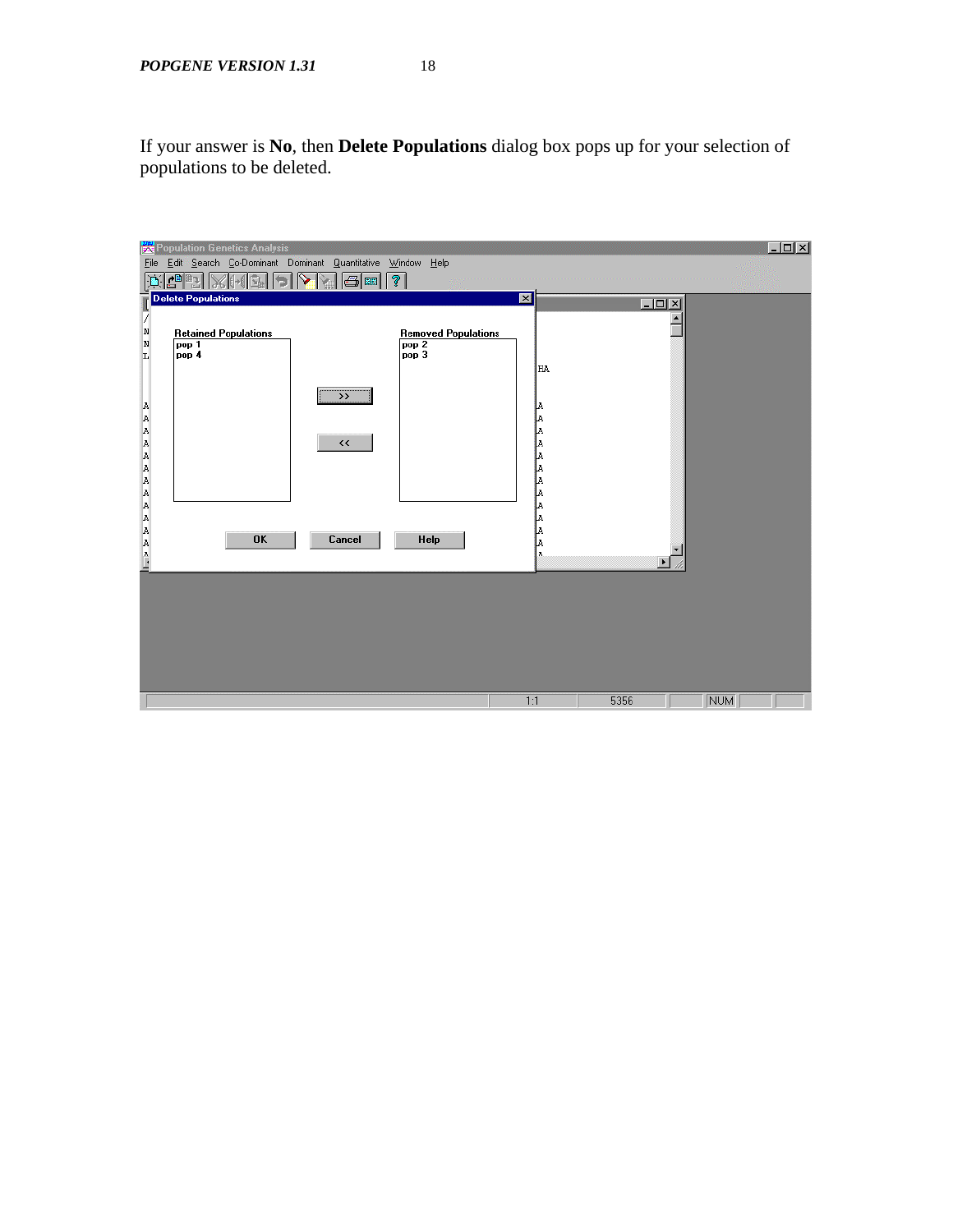6) If you selected **Groups** at step (3), enter the number of groups in **enter the number of groups** dialog box;

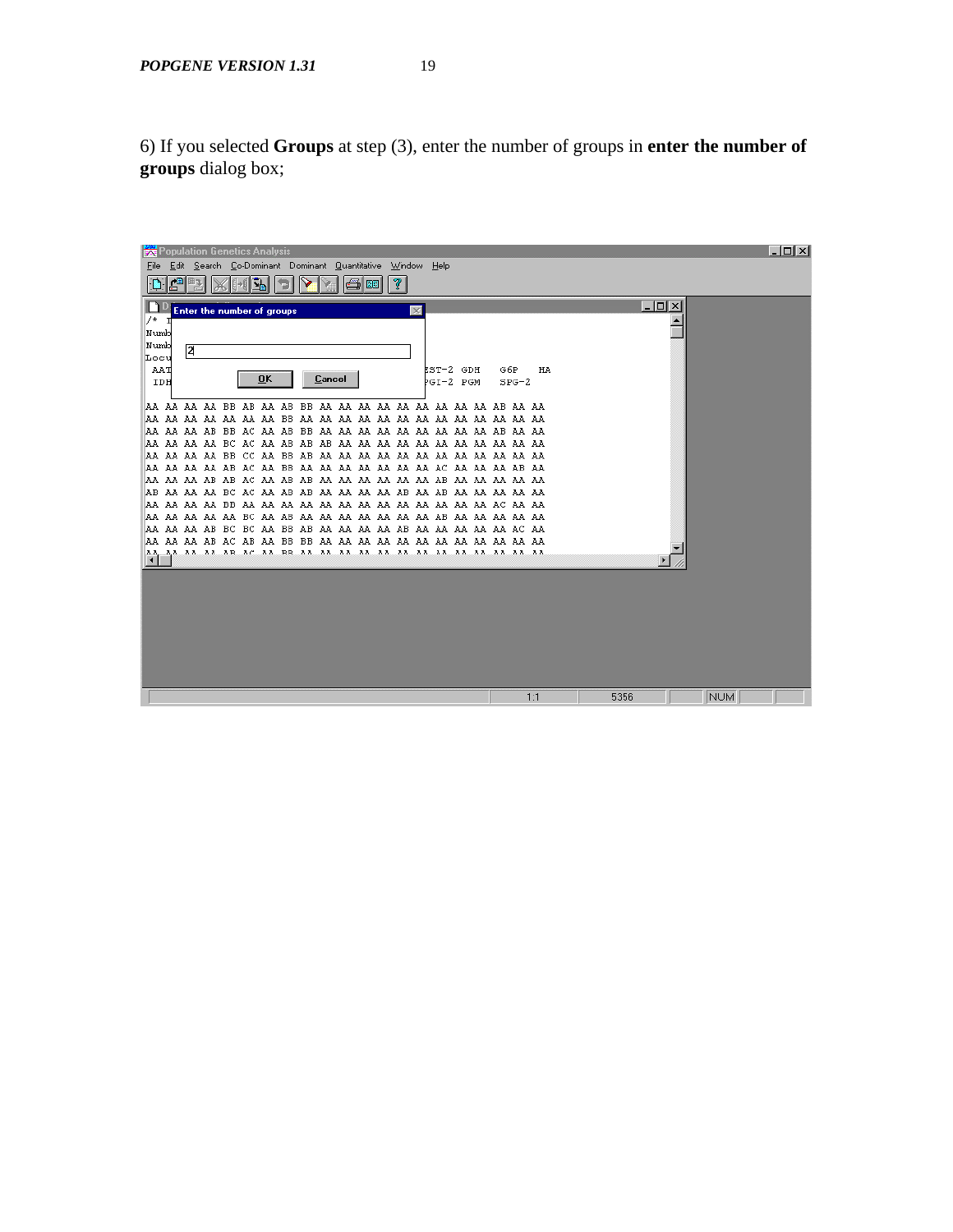Click **OK** to open **Group Populations** dialog box for grouping of populations and select appropriate populations for each group.

| <b>Population Genetics Analysis</b><br>Eile<br>$\mathbb{E}[\mathbb{E}[\mathbb{X}[\mathbb{H}[\mathbb{Z}]]\mathbb{B}]]$<br>$\mathbf{D}$<br><b>Group Populations</b> | Edit Search Co-Dominant Dominant Quantitative Window Help<br>$\blacktriangledown$ 6 H $?$    |                          | $\blacksquare$ |     | $ \Box$ $\times$ |
|-------------------------------------------------------------------------------------------------------------------------------------------------------------------|----------------------------------------------------------------------------------------------|--------------------------|----------------|-----|------------------|
| V<br>$\frac{\text{N}}{\text{N}}$<br><b>Population List</b><br>L<br>pop 4                                                                                          | <b>Group Number List</b><br>group 1                                                          | $\overline{\phantom{a}}$ | $-10x$         |     |                  |
| A A A A A A A A A A A A A A A A —                                                                                                                                 | <b>Group Population List</b><br>pop 1<br>$\rightarrow$<br>pop 3<br>$\boldsymbol{\checkmark}$ |                          |                |     |                  |
| <b>OK</b>                                                                                                                                                         | Cancel<br>Help                                                                               |                          |                |     |                  |
|                                                                                                                                                                   |                                                                                              | 1:1                      | 5356           | NUM |                  |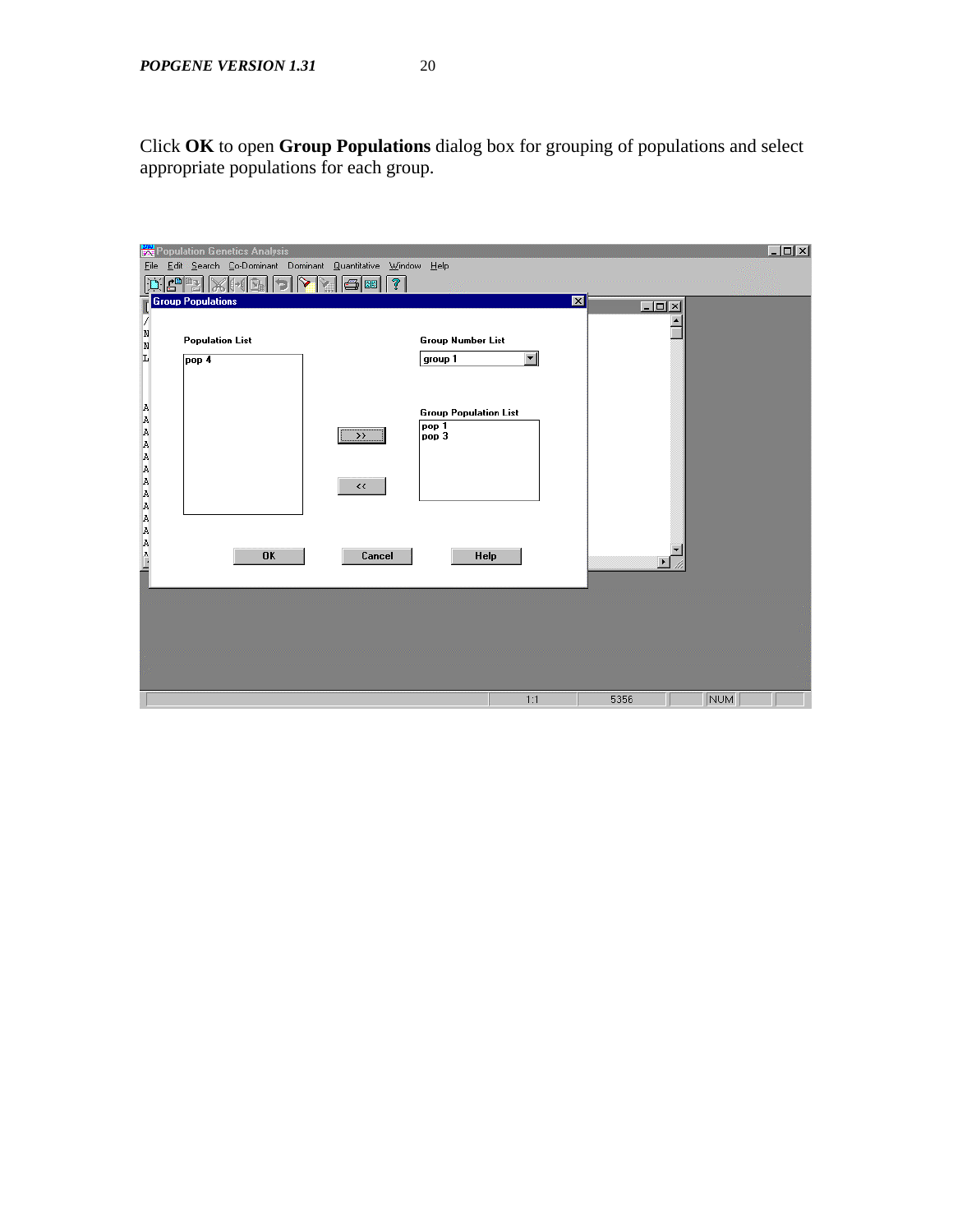(7) If **Two-locus LD** was checked at step (3), then you need to select a significance level (P) to test for linkage disequilibria between pairs of loci. **Important: A high P value can result in an extremely large output when you have a large number of alleles/locus, loci and populations!!!** In most cases, *P £* 0.05 should be used.

| <b>Population Genetics Analysis</b>                                                                                                   | $ \Box$ $\times$ |
|---------------------------------------------------------------------------------------------------------------------------------------|------------------|
| Edit Search Co-Dominant Dominant Quantitative Window Help<br>File<br>d <sup>a</sup> ri<br>⅋<br>图                                      |                  |
| $ \Box$ $\times$<br>D:\popgene\diptest.dat                                                                                            |                  |
| /* Isozyme Diploid Test Data */<br>Number of populations = $4$                                                                        |                  |
| Number of $loci = 21$<br>Locus name :                                                                                                 |                  |
| AAT-1 AAT-2 AAT-3 ACO<br>DIA-1 DIA-3 EST-2 GDH<br>G6P<br>HA<br>ADH<br>MDH-1 MDH-2 MDH-3 MDH-4 PEP-1 PEP-2 PGI-2 PGM<br>$SPG-2$<br>IDH |                  |
|                                                                                                                                       |                  |
| AA AA AA AB BB AC AA AB BB AA AA AA <del>, A</del>                                                                                    |                  |
| Enter the significance level (P) for LD test<br>AA AA AA AA BC AC AA AB AB AB AA AA<br>AA AA AA AA BB CC AA BB AB AA AA AA            |                  |
| AA AA AA AA AB AC AA BB AA AA AA AA<br> 0.05<br>AA AA AA AB AB AC AA AB AB AA AA AA                                                   |                  |
| AB AA AA AA BC AC AA AB AB AA AA AA<br>AA AA AA AA BB AA AA AA AA AA AA AA                                                            |                  |
| <b>OK</b><br>Cancel<br>AA AA AA AA AA BC AA AB AA AA AA AA                                                                            |                  |
| AA AA AA AB BC BC AA BB AB AA AA AA <del>' AA AB AA AA AA AA AC AA</del>                                                              |                  |
|                                                                                                                                       |                  |
|                                                                                                                                       |                  |
|                                                                                                                                       |                  |
|                                                                                                                                       |                  |
|                                                                                                                                       |                  |
| 1:1<br>5356<br>NUM                                                                                                                    |                  |
|                                                                                                                                       |                  |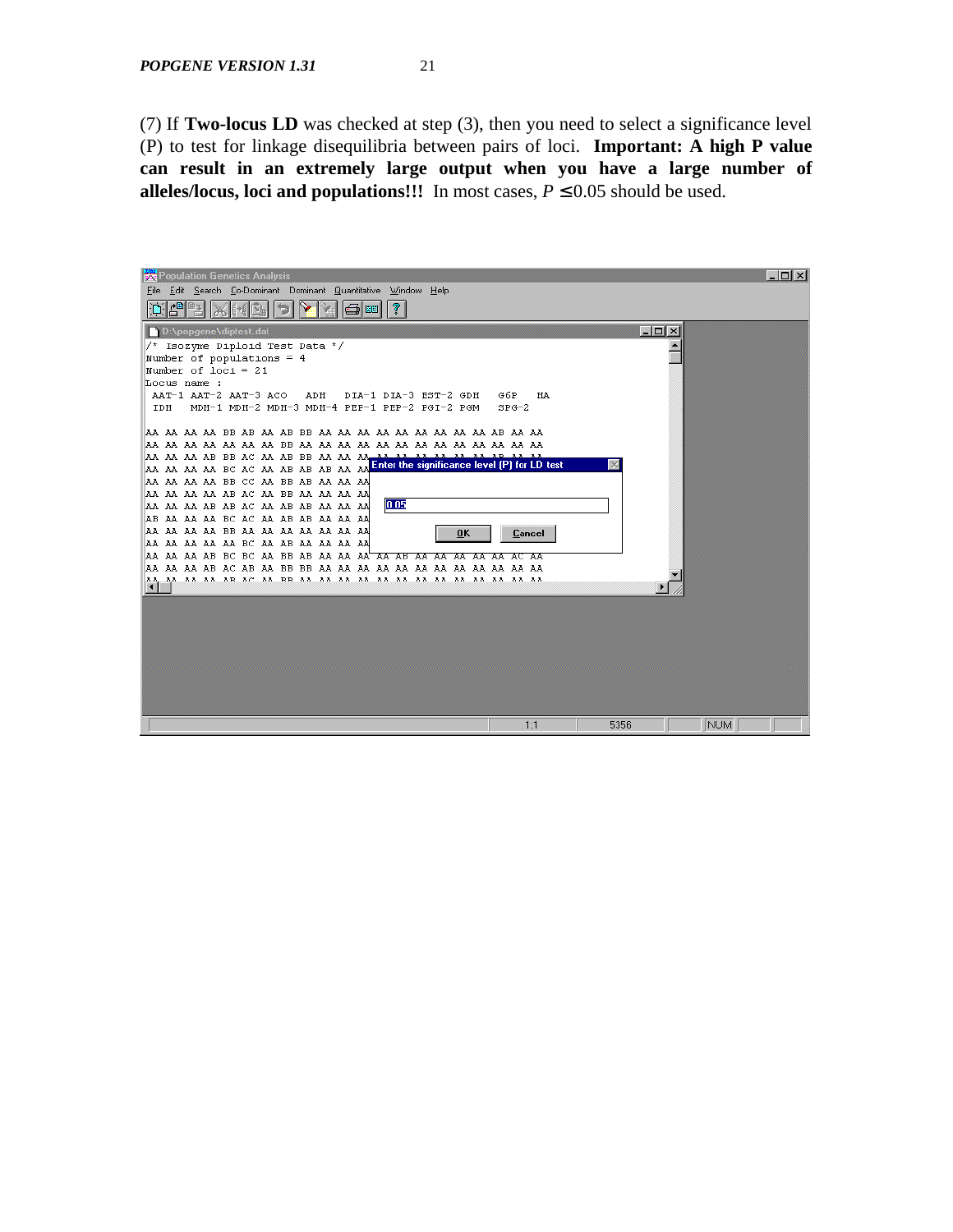(8) If **Neutrality Test** was checked at step (3), then you need to select the number of simulations for computing 95% lower and upper confidence limits used to test for neutrality. We recommend 500 - 1000 simulations for a reliable estimation of these confidence limits.

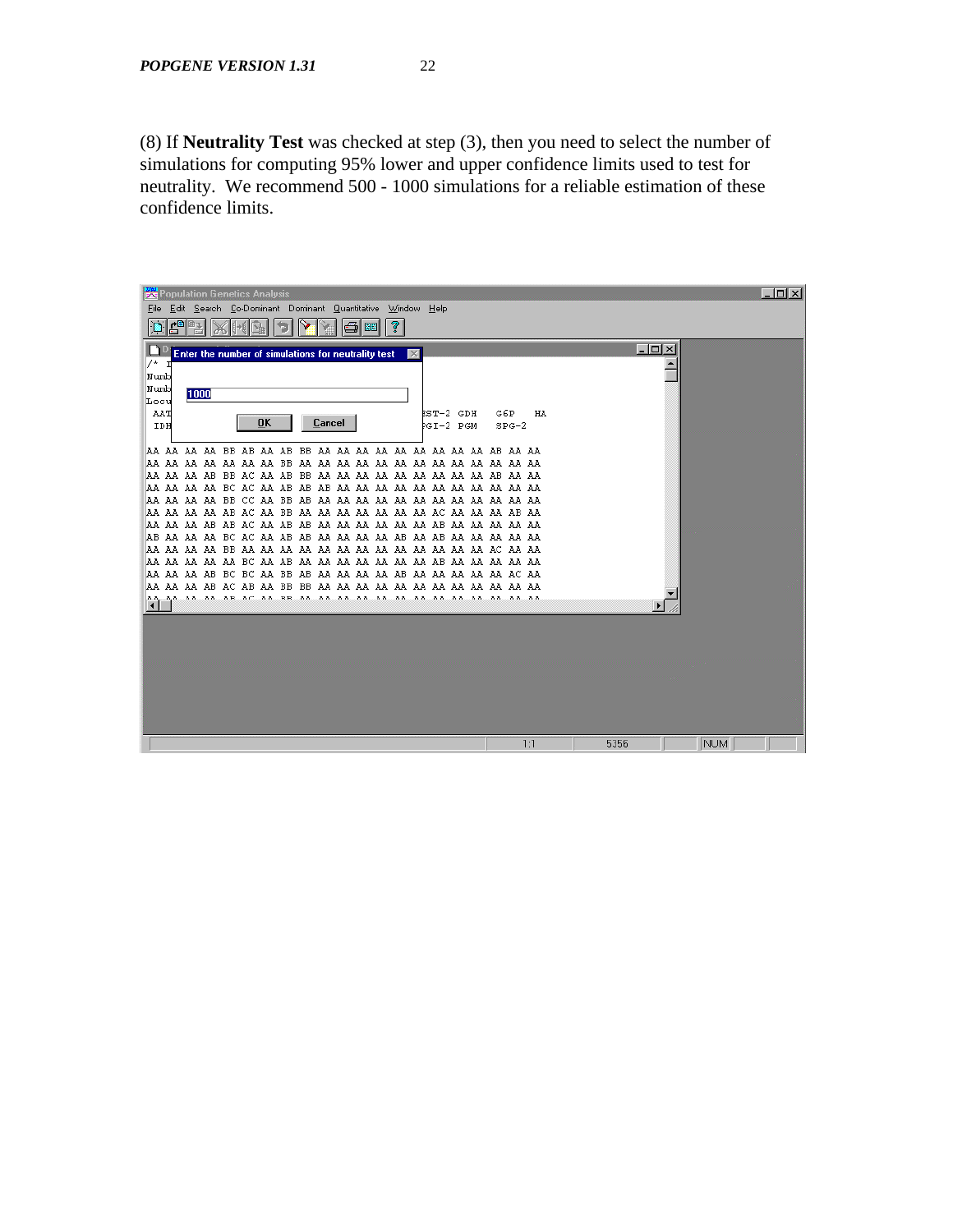(9) If you have correctly completed steps (1) to (8), then you are prompted with **result.dat** output Window, displaying the results from the analysis you just chose. Activate the menu **File | Save as...** to save the output into an ASCII file for further use or cut-and-paste selected text directly into a Window-based word processing package, such as Microsoft Word or WordPerfect.

|                                                                          | Population Genetics Analysis<br>$\blacksquare$ $\blacksquare$ $\times$ |
|--------------------------------------------------------------------------|------------------------------------------------------------------------|
|                                                                          | File Edit Search Co-Dominant Dominant Quantitative Window Help         |
|                                                                          | 쁸<br>ୃହ<br>図图                                                          |
|                                                                          | $L = x$<br>D:\popqene\diptest.dat                                      |
|                                                                          | D:\popgene\diptest.rst<br>$\blacksquare\square$                        |
| Nu                                                                       | ***********                                                            |
| Nu<br>Lo:                                                                |                                                                        |
| A,                                                                       | POPULATION GENETICS ANALYSIS                                           |
| $\mathbf{I}$                                                             | *********************                                                  |
|                                                                          |                                                                        |
| AA.                                                                      |                                                                        |
| AA                                                                       | Date: 1996/8/23                                                        |
| $_{\rm AA}^{\rm AA}$                                                     | Time : 15:46:11                                                        |
|                                                                          | Data Description : Isozyme Diploid Test Data                           |
| $\begin{array}{c} \mathtt{AA} \\ \mathtt{AA} \\ \mathtt{AA} \end{array}$ |                                                                        |
| ĀВ                                                                       |                                                                        |
| ĀΑ                                                                       |                                                                        |
| lΑ                                                                       | $+ +$<br>$+ +$                                                         |
| AA                                                                       | $+ +$<br>Multi-populations Descriptive Statistics                      |
| lΑ.                                                                      | $+ +$                                                                  |
| 쓲                                                                        |                                                                        |
|                                                                          |                                                                        |
|                                                                          |                                                                        |
|                                                                          |                                                                        |
|                                                                          |                                                                        |
|                                                                          |                                                                        |
|                                                                          |                                                                        |
|                                                                          |                                                                        |
|                                                                          |                                                                        |
|                                                                          | 1:1<br>2710<br>NUM                                                     |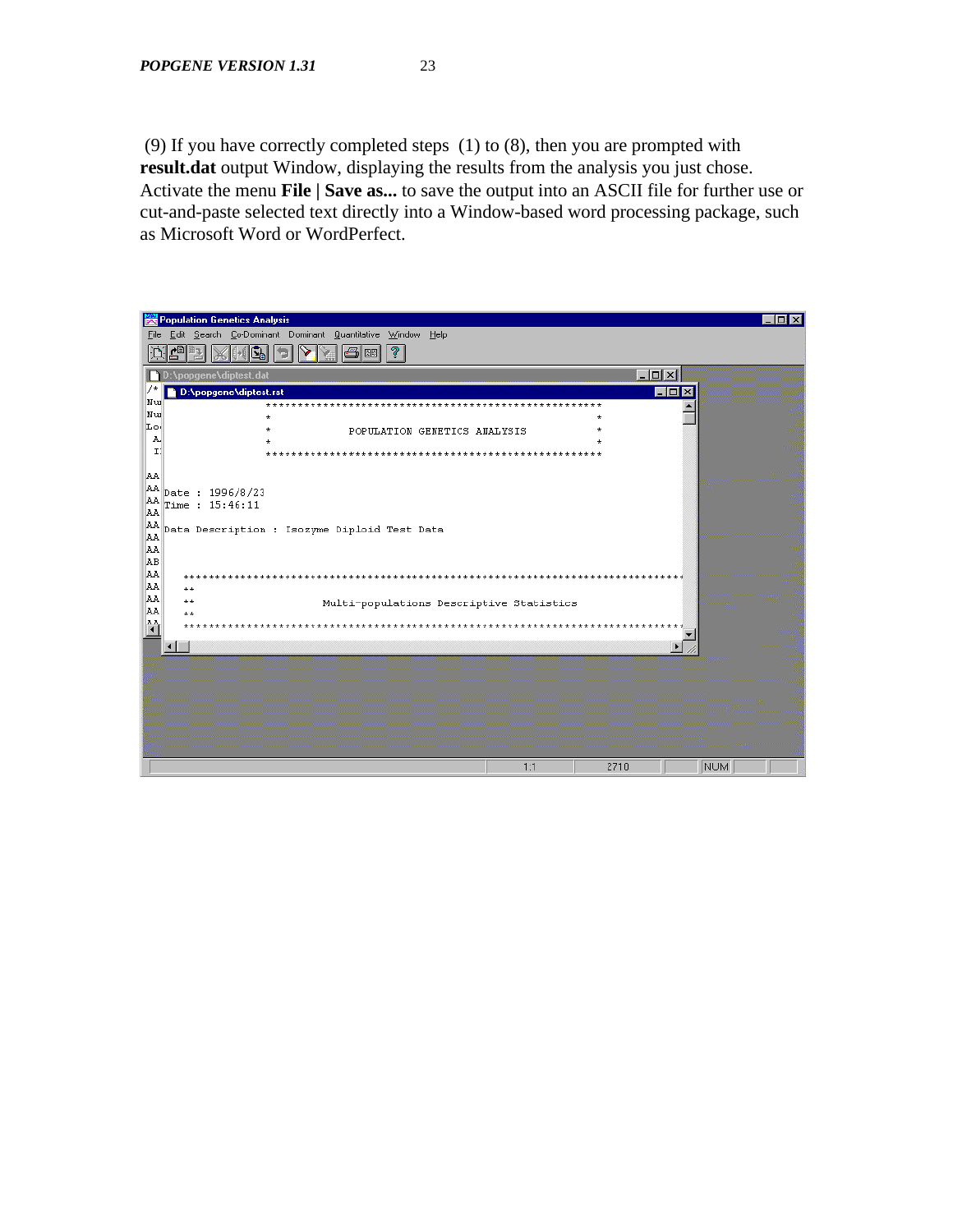This is a **Diploid Data Analysis** dialog box for **dominant markers.** You are prompted to choose between HW equilibrium (*i.e.*,  $F_{IS} = 0$ ) or HW disequilibrium (*i.e.*,  $F_{IS} \neq 0$ ). Notice that in your data, you can specify *FIS* value for each population. If you do not have an input for *FIS*, the program will assume that the population is in HW equilibrium. When you select HW disequilibrium at the prompt, the program will read your *FIS* value and use it when estimating allele frequency. If you have  $F_{IS}$  value for each population but select HW equilibrium, the program will ignore your *FIS* value and assume HW equilibrium.



All other aspects of data analysis for **dominant markers** are similar to that described for **co-dominant markers**.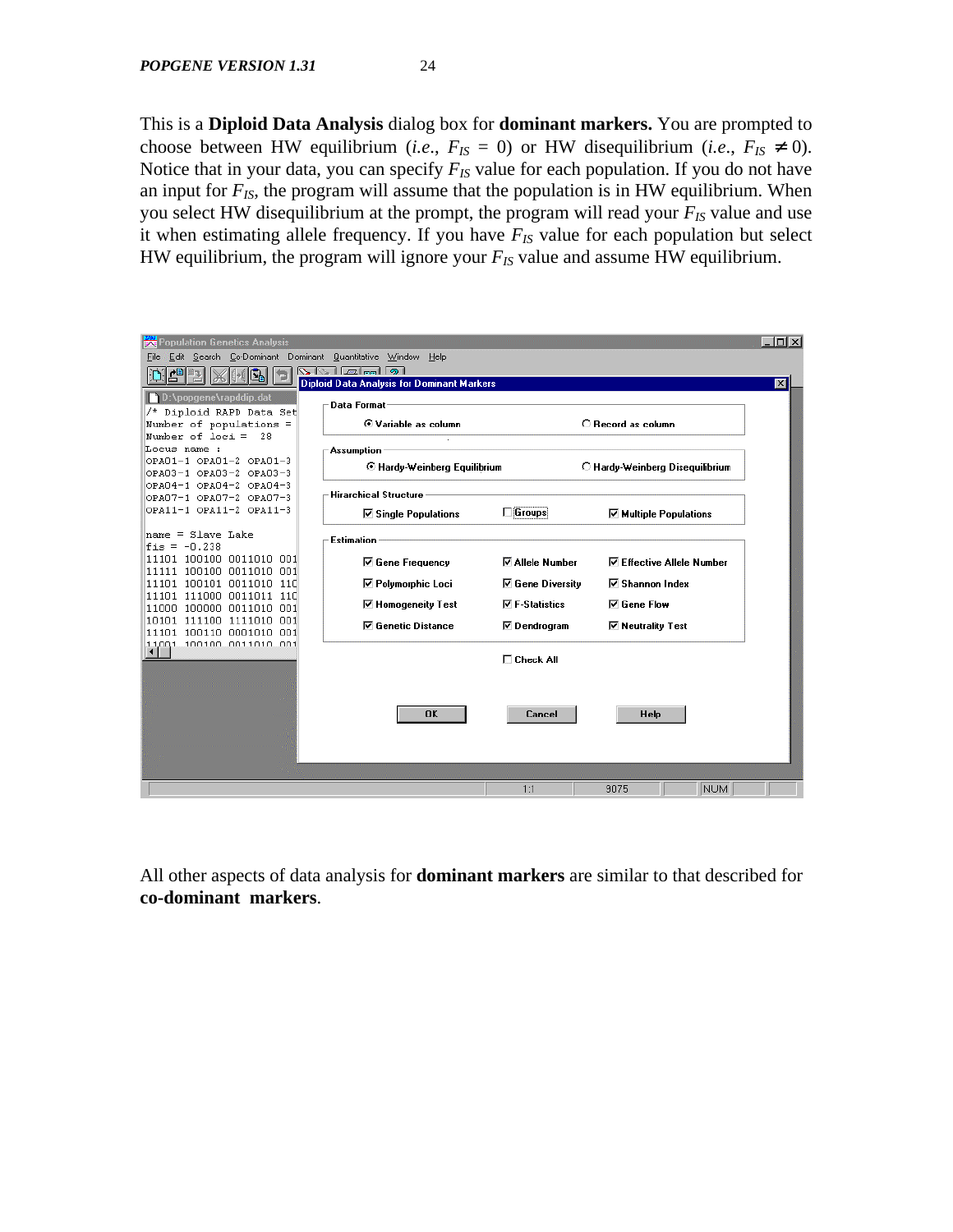#### **Input File Format**

Input file for **POPGENE** analysis consists of the header section and the data. The header section specifies (1) a job title delimited by  $\mathcal{N}^*$  ...  $\mathcal{N}$ ; (2) number of populations; (3) number of loci and (4) locus names. The body of data starts with, for each population, population ID # (optional), population name (optional). If you do not give population ID # or population name, you must leave at least one blank line between populations and **POPGENE** will generate population ID # automatically for you. But if you do, your population ID # and population name must be unique for each population. The raw data, in free format and *with or without one or more spaces between columns*, immediately follow *without blank lines in between*. Missing values must be set to " . '' for haploids and dominant markers such as RAPDs (*i.e*., one digit to score for presence or absence of allele) and ".." (*i.e*., two digits) for diploids co-dominant markers in your input file. Here are three examples of data. The first two datasets have space between columns and the third dataset has mixture of space and without space to illustrate flexibility of data input and how input file for haploid and diploid should be prepared.

#### **Input file format for haploid data**

/\* Haploid numeric data of 3 populations each with 3 records (gametes) & 19 loci \*/ Number of populations = 3 Number of loci = 19 locus name : AAT-1 AAT-2 ACO ADH APH DIA-2 DIA-3 GDH G6H IDH MDH-1 MDH-2 MDH-3 MDH-4 ME PGI PGM 6PG-1 6PG-2  $TD = 1$  1 1 1 2 1 1 1 1 2 1 1 1 2 1 1 1 1 1 1 1 1 1 2 1 1 1 1 2 1 1 1 2 1 1 1 1 1 1 3 1 1 3 1 1 1 1 2 1 1 1 2 1 1 1 2 1 1  $ID = 2$  1 1 1 2 1 1 1 1 2 1 1 1 3 1 1 1 1 1 1 1 1 1 1 1 1 1 1 2 1 1 1 6 3 1 1 1 1 1 1 1 1 1 1 1 1 1 2 1 1 3 3 1 1 1 1 1 1  $ID = 3$  1 1 3 2 3 1 1 1 1 1 1 1 2 1 1 1 1 1 1 1 1 1 2 3 1 1 1 2 1 1 1 2 1 1 1 1 1 1 1 1 3 2 1 1 1 1 1 1 1 1 2 1 1 1 1 1 1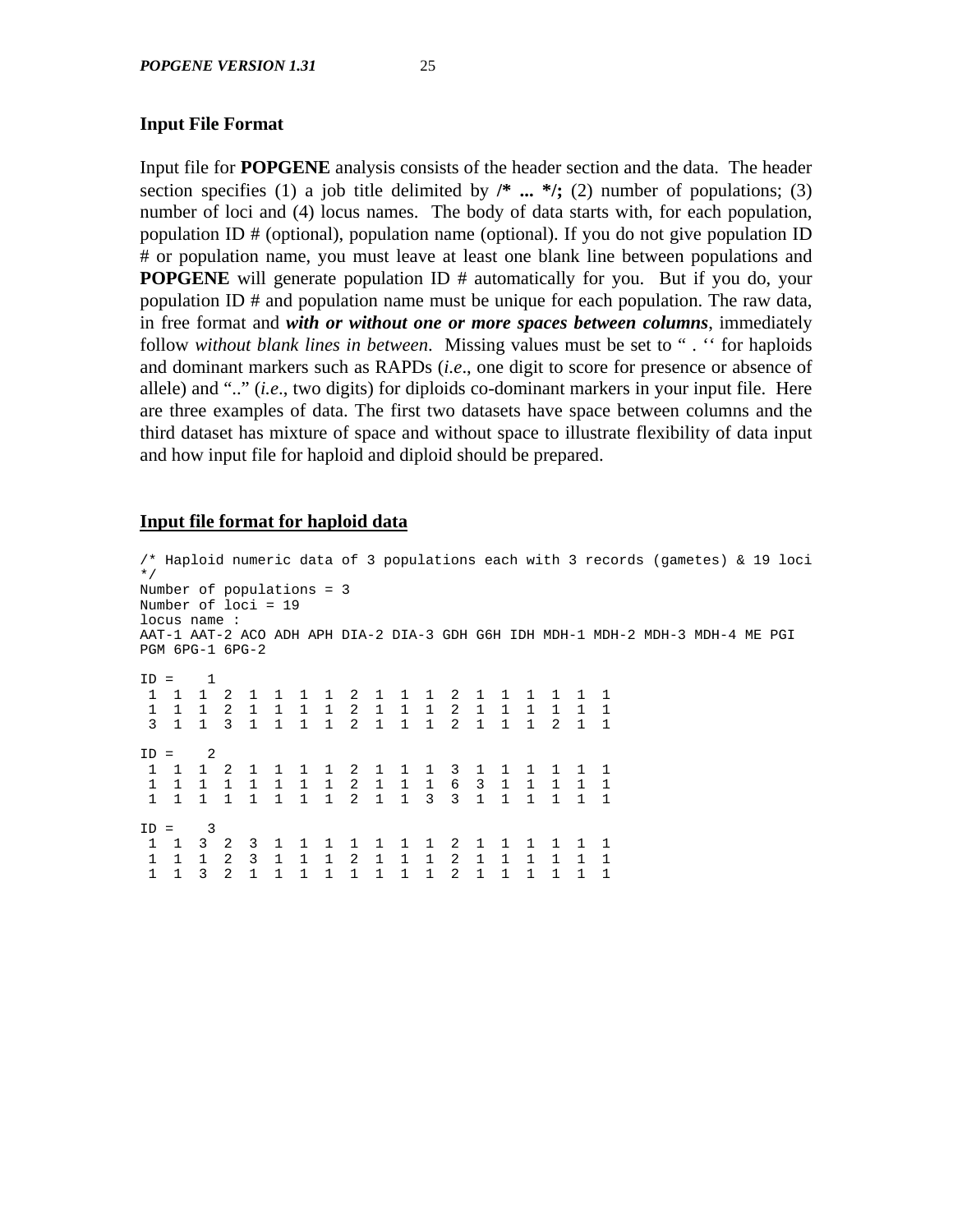#### **Input file format for diploid data, co-dominant marker**

/\* Diploid alphabetic data of 3 populations each with varying records (genotypes) & 21 loci \*/ Number of populations = 3 Number of loci = 21 Locus name : AAT-1 AAT-2 AAT-3 ACO ADH DIA-1 DIA-3 EST-2 GDH G6P HA IDH MDH-1 MDH-2 MDH-3 MDH-4 PEP-1 PEP-2 PGI-2 PGM AA AA AA AA AA AA AA BB AA AA AA AA AA AA AA AA AA AA AA AA AA AA AA AA AB BB A3 AA AB BB AA AA AA AA AA AA AA AA AA AB AA AA AA AA AA AA BC AC AA AB AB AB AA AA AA AA AA AA AA AA AA AA AA AA AA AA AA BB CC AA BB AB AA AA AA AA AA AA AA AA AA AA AA AA AA AA AA AA AB AC AA BB AA AA AA AA AA AA AA AC AA AA AA AB AA AA AA AA AB AB AC AA AB AB AA AA AA AA AA AA AB AA AA AA AA AA AB AA AA AA BC AC AA AB AB AA AA AA AA AB AA AB AA AA AA AA AA AA AA AA AA BB AA AA AA AA AA AA AA AA AA AA AA AA AA AC AA AA AA AA AA AA AA BC AA AB AA AA AA AA AA AA AA AB AA AA AA AA AA AA AA AA AB BC BC AA BB AB AA AA AA AA AB AA AA AA AA AA AC AA AA AA AA AB AC AB AA BB BB AA AA AA AA AA AA AA AA AA AA AA AA AA AA AA AA AB AC AA BB AA AA AA AA AA AA AA AA AA AA AA AA AA AA AA AA AA AA BC AB AB AA AA AA AA AA AA AA AA AA AA AC AA AA AA AA AA AB AA AC AA AB AB AA AA AA AA AA AA AB AA AA AA AA AA AA AA AA AA BB BB AA AA AA AA AA AA AA AA AA AB AA AA AA AA AA AA AA AA AA AC AC AA BB AB AA AA AA AA AA AA AA AA AA AA AA AA AA AA AA AB BB BC AA BB AA AC AA AA AA AA AA AA AA AA AC AD AA AA AA AA AA AB BC AA AB AB AA AA AA AA AA AA AA AA AA AA AA AA AA AA AA AA BB BC AA BB AA AA AA AA AA AA AA AB AA AA AA AC AA AA AA AA AA AA BC AA AB AB AA AA AA AA AA AA BC AA AA AA AA AA AA AA AA AA AB BC AA AB AB AA AA AA AA AA AA AB AA AA AA AA AA AA AA AA AA BD BC AA AB AB AA AA AA AA AA AA AA AA AA AC AE AA AA AA AA AB CC BB AA BB AA AA AA AA AA AA AA AA AA AA AA AB AA AA AA AA AA BC BB AA AB AB AA AA AA AA AA AA AA AA AA AA AA AA AA AA AA AB CC BB AA AA AB AA AA AA AA AA AA AA AA AA AA AB AA AA AA AA AA BB BC AA AB AB AA AA AA AA AA AA AA AA AA AA AA AA AA AA AA AA AB BC AA AA BB AA AA AA AA AA AA AB AA AA AA AA AA AA AA AA AB AC AB AA BB AA AA AA AA AA AA AA AA AA AA AA AB AA AA AA AA AB BC BB AA BB BB AA AA AA AA AA AA AB AA AA AA AA AA AA AA AA AB AB AB AA BB AA AA AA AA AA AA AA AA AA AA AA AA AA AA AA AA AA BB AB AA AA AA AA AA AA AA AA AA BB AA AA AA AA AA AA AA AA AA AC BC AA BB AA AA AA AA AA AA AA AA AA AA AA AA AA AA AA AA AA CC BC AA AB AB AA AA AA AA AA AA AB AA AA AA AC AA AA AA AA AA BB AC AA BB AA AA AA AA AA AA AA AA AA AA CC AA AA AA AA AB AA BE BB AA BB AB AA AA AA AA AA AA AB AA AA AA AA AA AA AA AA AA AB BC AA AB AA AA AA AA AA AA AA AB AA AA AA AA AA AA AA AA BB AA CC AA AB AB AA AA AA AA AA AA BC AA AA AA AA AA AA AA AA AB AC BC AA BB BB AA AA AA AA AA AA AA AA AA AA AA AA AA AA AA AB AA BB AA AC AB AA AA AA AA AA AA AB AA AA AA AA AA AA AA AA AB BB AC AA BB AA AA AA AA AA AA AA AB AA AA AA AA AA

AA AA AA AA AC AC AA AA AB AA AA AA AB AA AA AB AA AA AA AA AA AA AA AA AA AA AB AA AB AB AA AA AA AA AA AA AB AA AA AA AA AA AA AA AA AA BC BC AA BB AB AA AA AA AA AA AA AB AA AA AA AC AA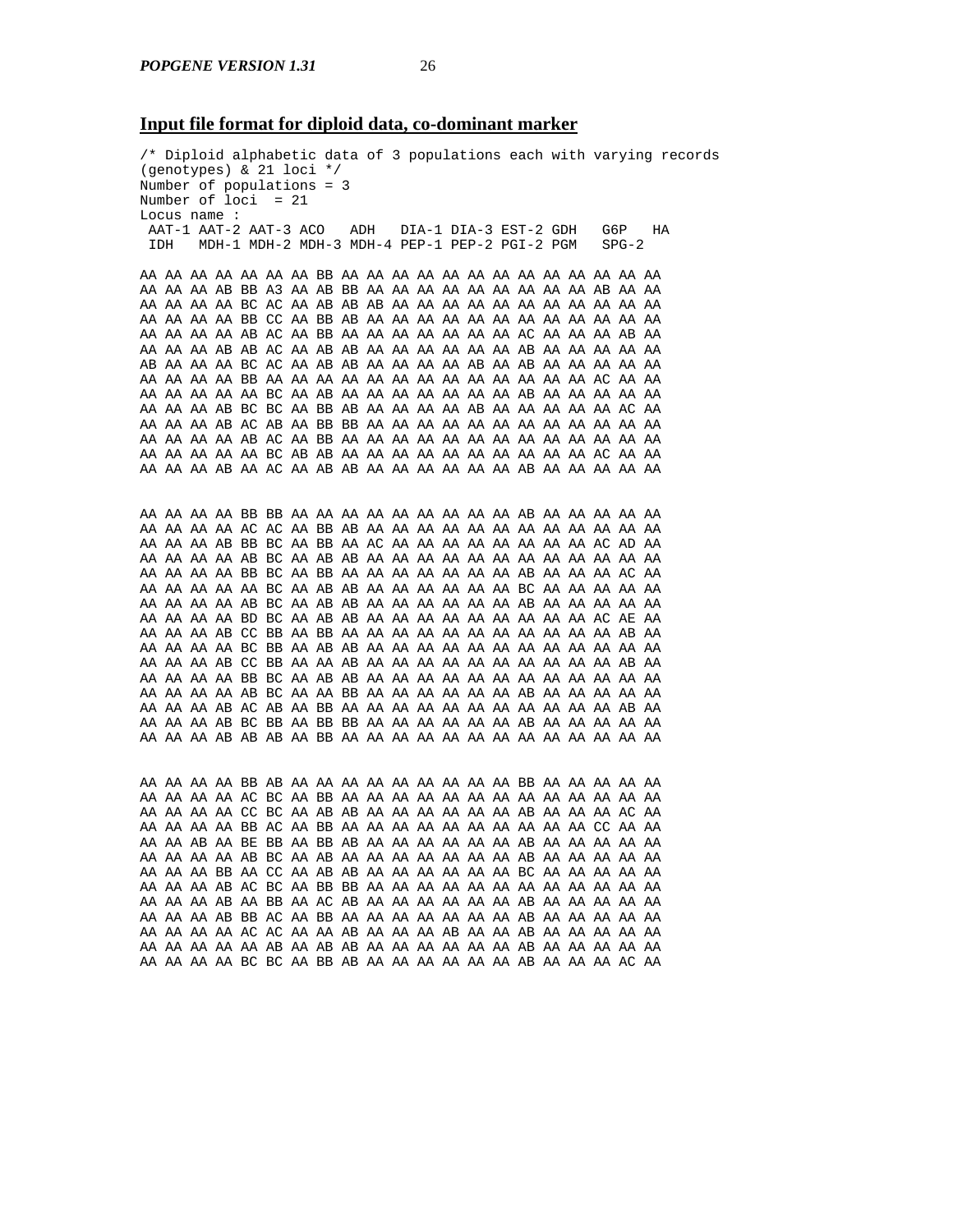#### **Input file format for diploid data, dominant marker**